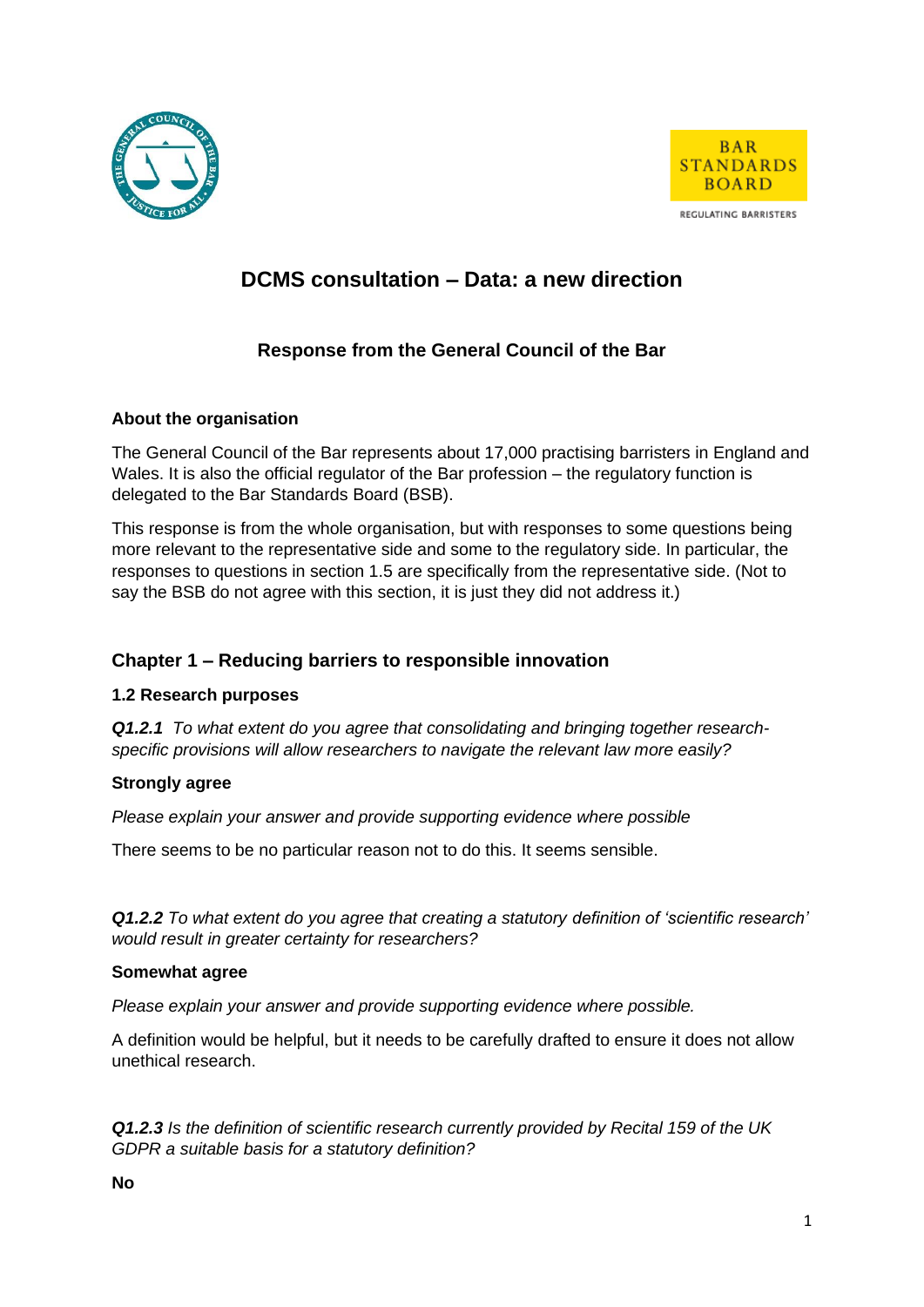*Please explain your answer, providing supplementary or alternative definitions of 'scientific research' if applicable.*

The definition provided by Recital 159 is somewhat vague and seems to focus on medical and technological research and not on social or policy research. The definition should be precise enough to prevent unscrupulous organisations from using 'research' as a catch-all to enable unethical uses. It would be better if the definition could include a reference to the ethical standards that should be met.

*Q1.2.4 To what extent do you agree that identifying a lawful ground for personal data processes creates barriers for researchers?*

#### **Neither agree or disagree**

*Please explain your answer and provide supporting evidence where possible, including by describing the nature and extent of the challenges.*

Generally speaking, identifying a lawful basis is not an issue for us, as our researchers are able to rely on the lawful basis of 'public task' for research we carry out.

*We did not think paragraph 44 was very clear. Are the government considering both the proposals set out here [in Q1.2.5 and 6], or would they only pursue one or the other?*

*Q1.2.6 To what extent do you agree that creating a new, separate lawful ground for research (subject to suitable safeguards) would support researchers to select the best lawful ground for processing personal data?*

#### **Neither agree or disagree**

*Please explain your answer and provide supporting evidence where possible.*

Presumably, if there were a separate lawful ground specifically for carrying out research, that would always be used so, by definition, it would help researchers to select the best lawful ground for processing personal data for research purposes, but that does not necessarily mean one is needed. It might be that more guidance is needed to help researchers select the correct lawful ground for their processing of personal data.

*Q1.2.8 To what extent do you agree that it would benefit researchers to clarify that data subjects should be allowed to give their consent to broader areas of scientific research when it is not possible to fully identify the purpose of personal data processing at the time of data collection?*

#### **Somewhat agree**

*Please explain your answer and provide supporting evidence where possible.*

It would benefit researchers to clarify that data subjects should be allowed to give their consent to broader areas of scientific research, but the research must remain ethical. Any such provision should not be used as a way of obtaining blanket permission for any type of future project, especially when special category data is concerned. The wording of EU Regulation 2018/1725 Recital 19 is helpful in this regard: "It is often not possible to fully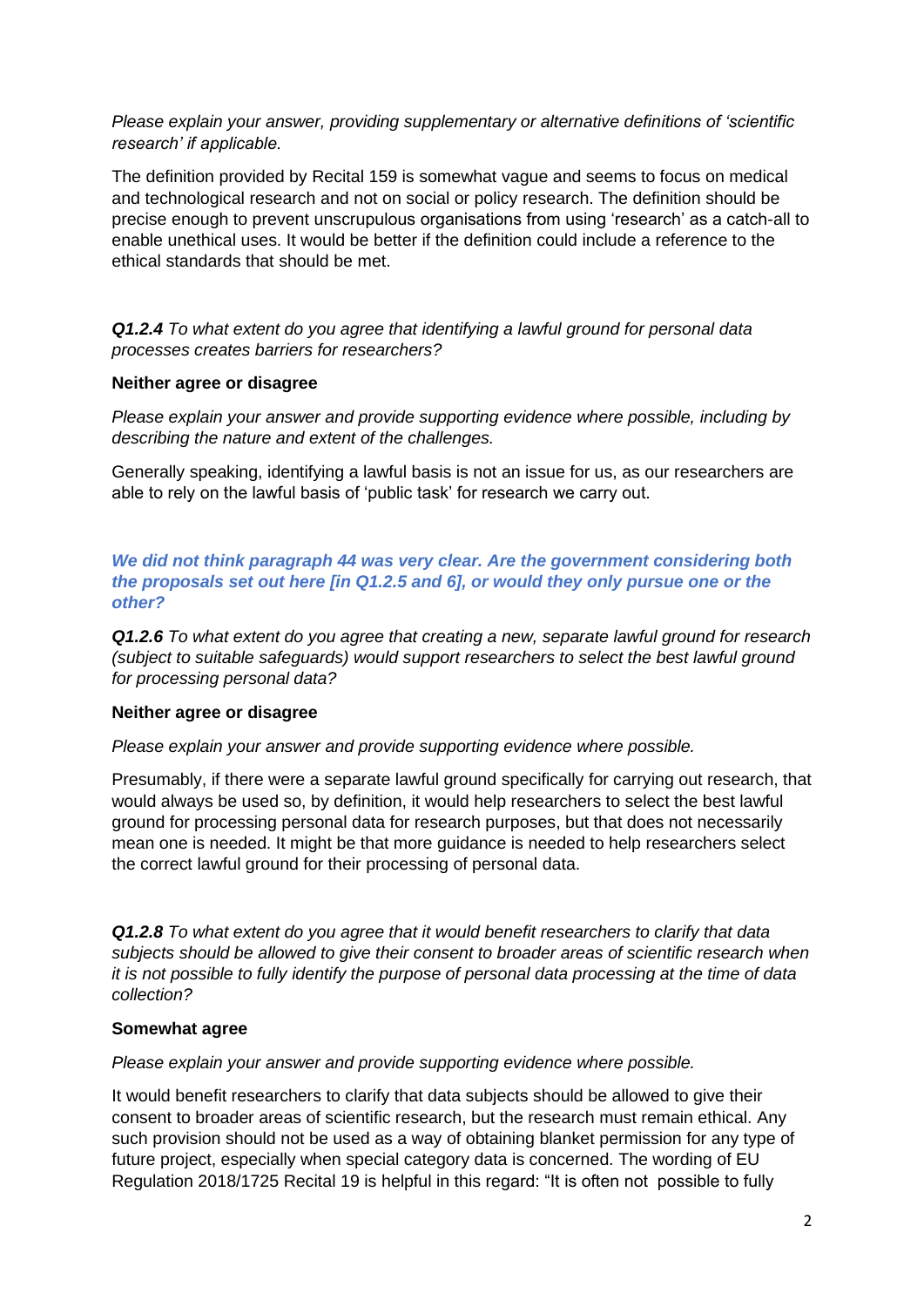identify the purpose of personal data processing for scientific research purposes at the time of data collection. Therefore, data subjects should be allowed to give their consent to certain areas of scientific research when in keeping with recognised ethical standards for scientific research. Data subjects should have an opportunity to give their consent only to certain areas of research or parts of research projects to the extent allowed by the intended purpose."

One example where we would find this useful is:

Bar Council collect data on aspirant barristers who apply for pupillage using a website portal (the Pupillage Gateway). They give permission for Bar Council to use their applicant data to monitor access and progression, and we share (grouped anonymous) reporting with the Education and Training organisations who run the pupillages and in our own published Bar Council annual report. We would like to use the data for further analysis on a wider piece of work around a multivariate analysis of personal characteristics of those who attain pupillage versus those who do not, as part of analysing how intersecting personal characteristics (e.g. race, sex, socioeconomic background, education) interact to equate to application success. We believe this further use of data would be permissible under GDPR, but it would be helpful to have that made explicit.

*Q1.2.9 To what extent do you agree that researchers would benefit from clarity that further processing for research purposes is both (i) compatible with the original purpose and (ii) lawful under Article 6(1) of the UK GDPR?*

### **Somewhat disagree**

*Please explain your answer and provide supporting evidence where possible.*

Saying a secondary purpose will always be compatible with the original purpose seems to be a very sweeping statement and gives researchers carte blanche to use the data for purposes far removed from the original purpose. While this might be very helpful for researchers, it is likely to weaken the protections for individuals.

*Q1.2.10 To what extent do you agree with the proposals to disapply the current requirement for controllers who collected personal data directly from the data subject to provide further information to the data subject prior to any further processing, but only where that further processing is for a research purpose and where it would require a disproportionate effort to do so?*

#### **Somewhat agree**

*Please explain your answer and provide supporting evidence where possible.*

This would be acceptable as long as the new purpose is reasonably compatible with the original purpose – so may not be acceptable if combined with the proposal at paras 48 and 54. Our example in response to question Q1.2.8 could be illustrative of this issue – it might cause disproportionate effort if we were required to supply further information to the individuals concerned in that case.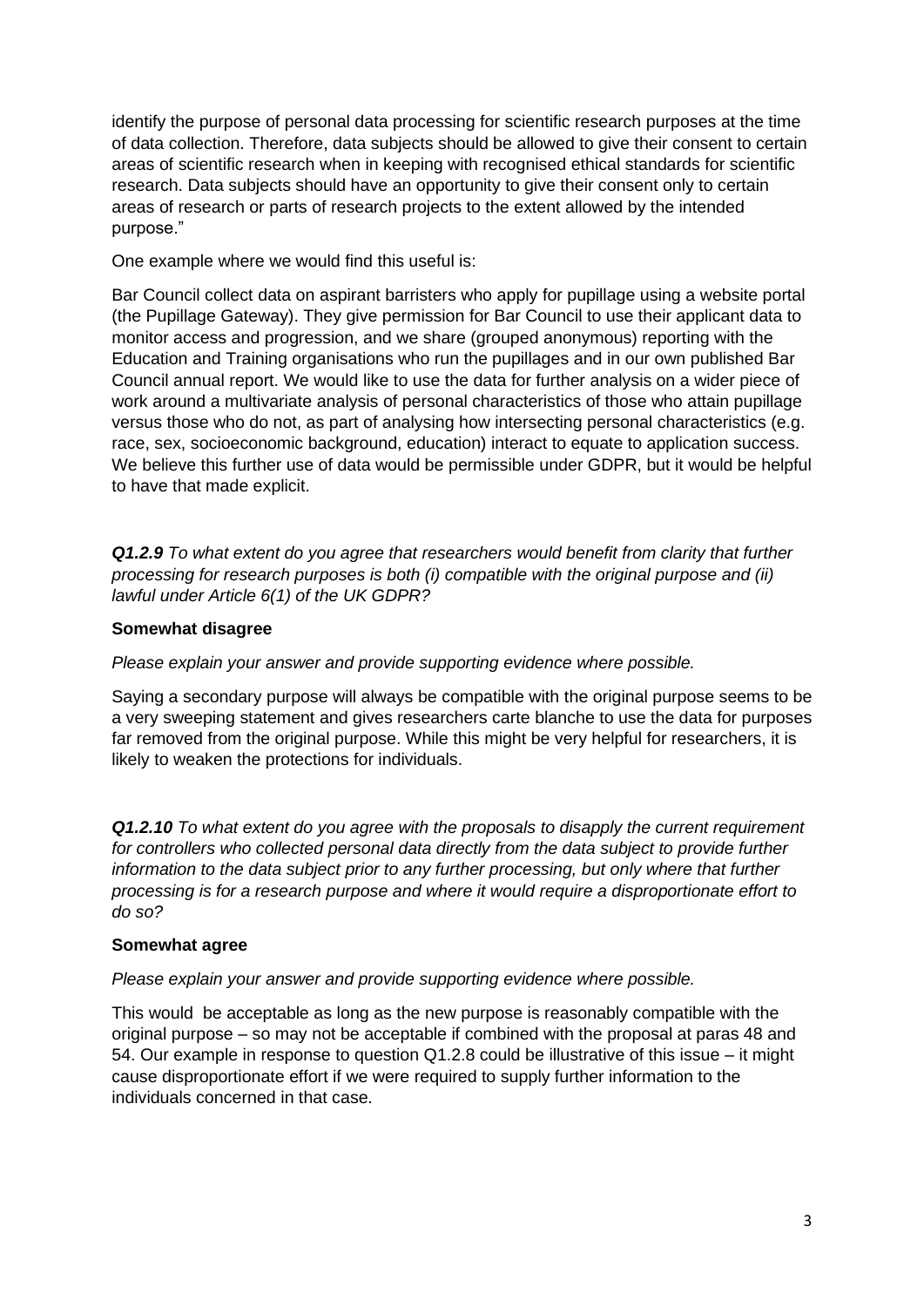### **1.3 Further processing**

*Q1.3.1 To what extent do you agree that the provisions in Article 6(4) of the UK GDPR on further processing can cause confusion when determining what is lawful, including on the applications of the elements in the compatibility test?*

#### **Somewhat disagree**

*Please explain your answer and provide supporting evidence where possible.*

We have had no experience of this causing confusion.

*Q1.3.2 To what extent do you agree that the government should seek to clarify in the legislative test itself that further processing may be lawful when it is a) compatible or b) incompatible but based on a law that safeguards an important public interest?*

#### **Somewhat disagree**

*Please explain your answer and provide supporting evidence where possible, including on:*

- *What risks and benefits you envisage*
- *What limitations or safeguards should be considered*

If there is confusion, this should be dealt with by the ICO issuing guidance, rather than amending the legislation.

*Q1.3.4 To what extent do you agree that the government should seek to clarify when further processing may occur, when the original lawful ground was consent?*

#### **Somewhat disagree**

*Please explain your answer and provide supporting evidence where possible, including on:*

- *How you envisage clarifying when further processing can take place* by the ICO issuing guidance.
- *How you envisage clarifying the distinction between further processing and new processing* by the ICO issuing guidance.

#### **1.4 Legitimate interests**

*Q1.4.1 To what extent do you agree with the proposal to create a limited, exhaustive list of legitimate interests for which organisations can use personal data without applying the balancing test?*

#### **Somewhat agree**

*Please explain your answer, indicating whether and why you would remove any activities listed above or add further activities to the list.*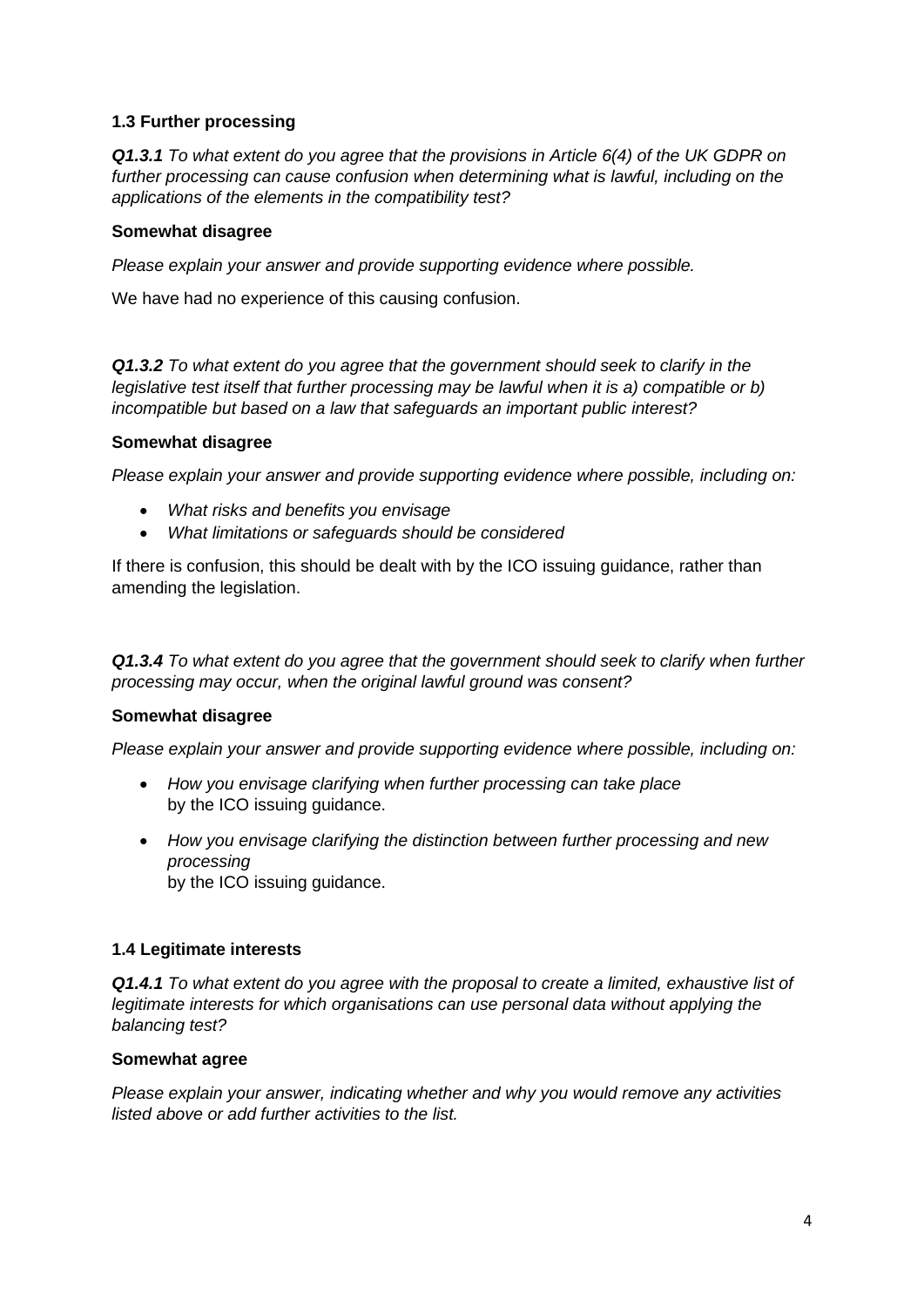This would be helpful but the suggested list seems to cover topics that are too broad to work with the balancing test which the government will need to do. It does not seem likely that they could do a balancing test that would cover all the circumstances that might arise.

*Q.1.4.2 To what extent do you agree with the suggested list of activities where the legitimate interests balancing test would not be required?*

#### **Somewhat disagree**

The suggested list seems to cover topics that are too broad to work with the balancing test which the government will need to do. It does not seem likely that they could do a balancing test that would cover all the circumstances that might arise.

*The following section of this response on AI and Machine Learning is from the Bar Council's representative body and not from the BSB.*

### **1.5 AI and Machine Learning**

*Q1.5.1. To what extent do you agree that the current legal obligations with regards to fairness are clear when developing or deploying an AI system?*

### **Strongly agree**

*Please explain your answer and provide supporting evidence where possible.*

As specified in the consultation §70 "*Fairness can be defined by multiple parameters, ranging from mathematical or technical requirements that relate to outputs, to social or sociological requirements that relate to a fair process. Expectations and legal requirements on fairness currently vary widely. There is a close nexus between fairness, bias, and discrimination, and for the purpose of this consultation, we are treating anti-discrimination, equality measures and measures to combat bias as within the wider ambit of fairness*".

We agree that the concept of fairness is necessarily broad and context specific. Given that AI may be deployed for a range of different and diverse purposes, we see the high level nature of the concept and the adaptability of it to different contexts as a strength, and not a weakness. We believe that this is required in order to provide just and equitable outcomes (both substantially and procedurally) from the development and use of AI Systems.

The principles governing data processing are set out clearly in article 5 of the UKGDPR, the purpose of which is to seek to achieve fairness in data processing. Fairness is and should remain the underlying principle, even though the requirements imposed by adherence to that principle will necessarily vary, according to the specific context, use, impact and risk factors relating to the AI System in question. As paragraph 1(a) of Article 5 of the UKGDPR makes clear, compliance with the principle of fairness also requires transparency; and to ensure transparency, explainability is required.

We believe that the current legal obligations with regards to fairness are clear and are reasonably adaptable when developing or deploying an AI system, without any need to further dilute the data protection regime presently in place, even for research purposes. As mentioned in the Consultation there is also a great deal of guidance available from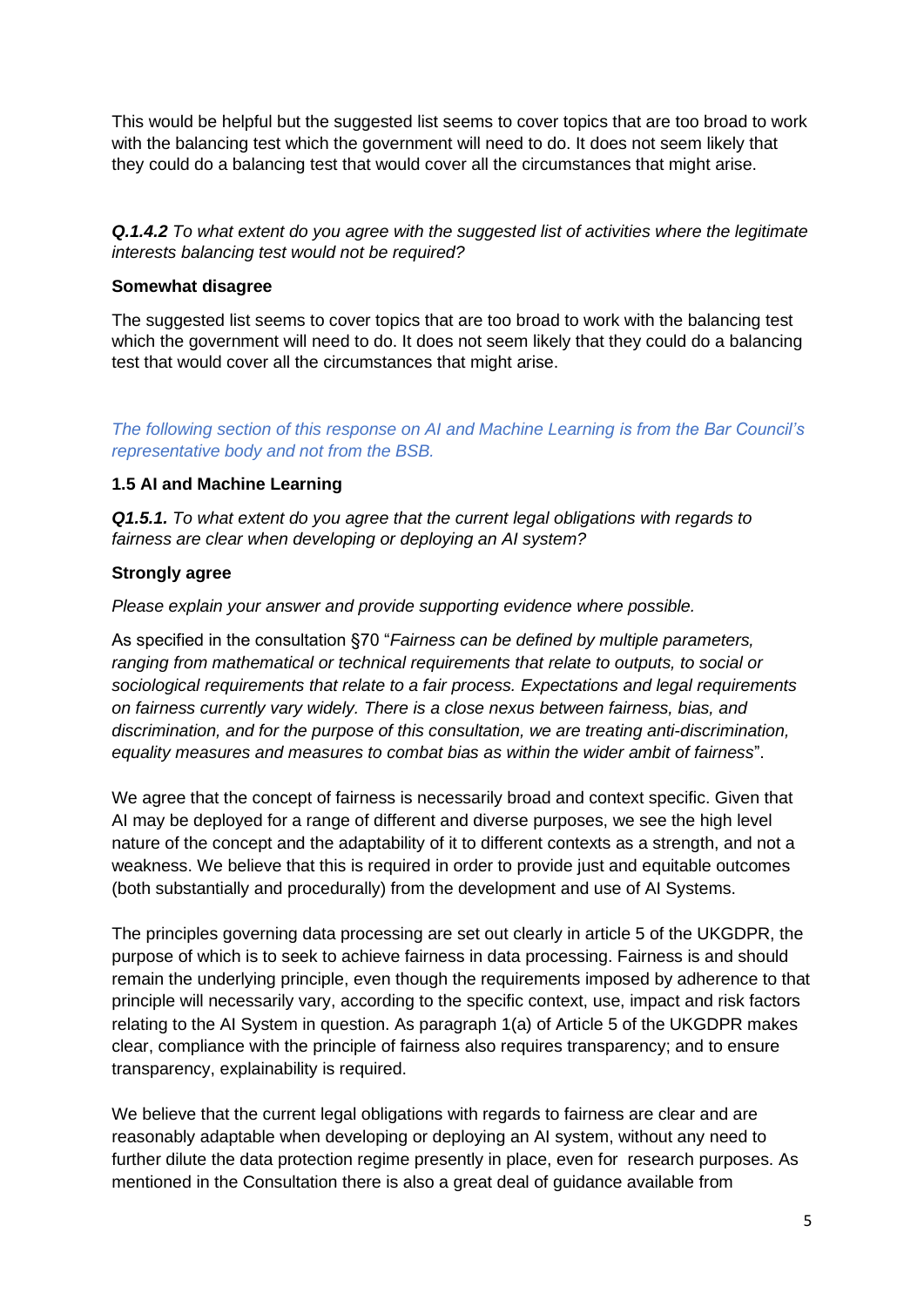regulators, non-regulatory actors (including the Centre of Data Ethics and Innovation (CDEI) and Alan Turning Institute) and international organisations, all of which assist in creating frameworks to implement fairness.

We note the definitions provided in the Consultation at §66 and the "Explanatory Box: Data in an AI lifecycle" but note that there are also significant differences in the levels of the challenges to ensuring fairness in the use of different AI Systems and with the use of different data types:

- (a) Raw data: which can be personal and non-personal, as well as special categories of personal data (As defined in the Data Protection Act 2018 (s10) and the GDPR Art.9
- (b) Pseudonymised data: which as defined within the UK GDPR as "*the processing of personal data in such a way that the data can no longer be attributed to a specific data subject without the use of additional information, as long as such additional information is kept separately and subject to technical and organizational measures to ensure non-attribution to an identified or identifiable individual*" (UK GDPR Art.4(3b))
- (c) Anonymised data: the process of removing personal identifiers, both direct and indirect, that may lead to an individual being identified.

Whether the data used is raw, pseudonymised or anonymised can be a significant factor in determining the risks posed by the use of a given AI System, both in relation to the manner of deployment and the possible outcomes thereof. For example when using pseudonymised data, one would need to avoid the pseudonymisation code being reversed engineered and/or decoded. For this reason the risks posed by the use of pseudonymised data are greater than the risks posed by the use of truly anonymised data.

Furthermore, the there may be a greater or lesser acceptability of levels of risk depending upon the use to which the AI system is being put: for example, analysis of purchase patterns in a retail context, as opposed to systems for cancer diagnosis, as opposed to wholly automated decision making (in respect of which safeguards are provided by article 22 of the UKGDPR). These are all factors that should be taken into account.

Further, we have limited our response to Artificial Intelligence and Machine Learning as defined within the Consultation and are not dealing with distributed-ledger technology or use of blockchain, which provide added compliance tension in fulfilling obligations under the present data protection regime (Data Protection Act 2018 and UK GDPR<sup>1</sup> and EU GDPR<sup>2</sup>).

<sup>1</sup> United Kingdom General Data Protection Regulation, [Retained Regulation \(EU\) 2016/679](https://www.lexisnexis.com/uk/lexispsl/tmt/document/393990/5YBR-3PD3-CGXG-0369-00000-00/linkHandler.faces?psldocinfo=Profiling_and_automated_decision_making&linkInfo=F%23GB%23UK_EULEG%23num%2532016RR0679_title%25&A=0.013083195955006621&bct=A&ps=null&risb=&service=citation&langcountry=GB) (UK GDPR) (applicable under UK laws from the end of the Brexit implementation period and largely based on the EU GDPR)

<sup>2</sup> EU's General Data Protection Regulation, [Regulation \(EU\) 2016/679](https://www.lexisnexis.com/uk/lexispsl/tmt/document/393990/5YBR-3PD3-CGXG-0369-00000-00/linkHandler.faces?psldocinfo=Profiling_and_automated_decision_making&linkInfo=F%23GB%23UK_EULEG%23num%2532016R0679_title%25&A=0.8075852358494997&bct=A&ps=null&risb=&service=citation&langcountry=GB) (EU GDPR) (which was applicable under UK laws until the end of the Brexit implementation period at 11 pm UK time on 31 December 2020 and remains applicable in the EEA)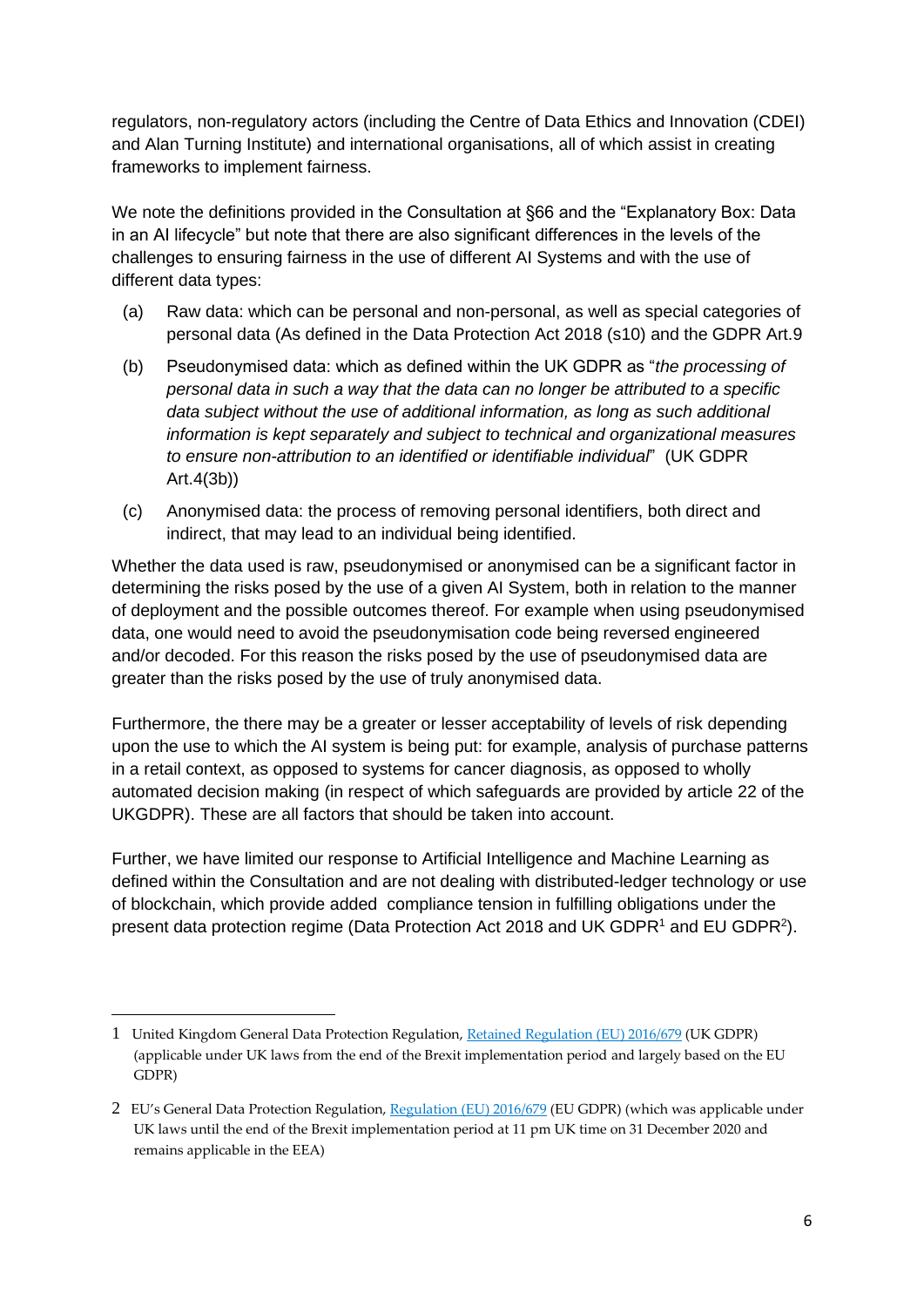There are also many different types of AI systems, varying with the type of information being processed and the type of response the AI is expected to produce and the impact it has. There are also different categories of AI system based on the scope and scale at which they work. Different levels of risks may exist between supervised and unsupervised machine learning.

Firstly, not only is the quality of the Input Data pertinent as the data samples used to train and test AI Systems can often be insufficiently representative of the populations from which they are drawing inferences. This creates real possibilities of biased and discriminatory outcomes, because the data being fed into the AI Systems is itself flawed from the start and may contain inherent biases. In this regard, AI Systems are trained upon data which may reflect the existing structures and dynamics of the societies they analyse, with the result that data-driven technologies can reproduce, reinforce, and amplify the patterns of marginalisation, inequality, and discrimination that exist in these societies. Further, as many of the features, metrics, and analytic structures of the models that enable data mining are chosen by their designers, these technologies can potentially replicate their designers' preconceptions and (unconscious) biases too.

In these circumstances, we believe that, in applying the underlying principle of fairness to AI systems, it is necessary to take a risk-based approach such as the AI risk-based approach proposed by the European Commission in its publication ['Proposal for a Regulation laying](https://ec.europa.eu/commission/presscorner/detail/en/ip_21_1682)  [down harmonised rules on AI'](https://ec.europa.eu/commission/presscorner/detail/en/ip_21_1682) In the Commission's proposal AI systems are divided into three categories:

- *(i) Unacceptable-risk AI systems,* which include: (1) subliminal, manipulative, or exploitative systems that cause harm, (2) real-time, remote biometric identification systems used in public spaces for law enforcement, and (3) all forms of social scoring, such as AI or technology that evaluates an individual's trustworthiness based on social behaviours or predicted personality traits.
- *(ii) High-risk AI systems,* which include those that evaluate consumer creditworthiness, assist with recruiting or managing employees, or use biometric identification, as well as others that are less relevant to business organizations. Under the proposed regulation, the European Union would review and potentially update the list of systems included in this category on an annual basis; and
- (iii) *Limited- and minimal-risk AI systems,* which include many of the AI applications currently used throughout the business world, such as AI chatbots and AI-powered inventory management.

This risk-based approach can be seen as being consistent with the way in which English common law takes an incremental approach to developing concepts such as fairness or reasonableness, taking into account the whole circumstances, including risk factors, in a given case, though we do believe that it would be helpful to this incremental process in relation to the development and use of AI systems, if there were to be an explicit guidance risk levels similar to that proposed by the Commission.

We also believe that such an approach, whilst desirable in itself, would bring the incidental benefit of facilitating the maintaining of the EU adequacy recognition currently accorded to the UK data protection regime.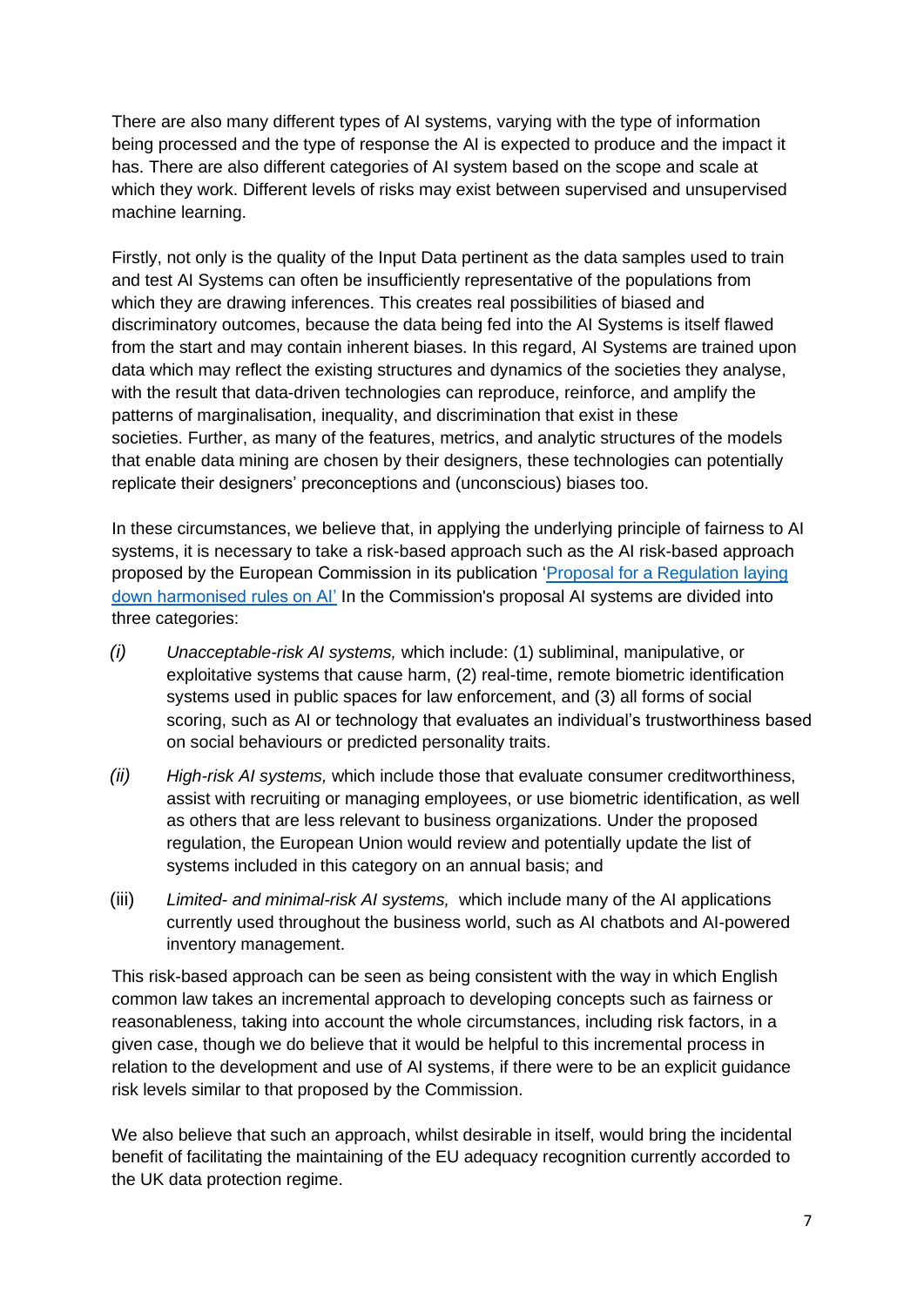*Q1.5.2. To what extent do you agree that the application of the concept of fairness within the data protection regime in relation to AI systems is currently unclear?*

#### **Somewhat agree**

*Please explain your answer and provide supporting evidence where possible.*

Further to Q1.5.1 above, although the UK GDPR and the Data Protection Act 2018 appear to provide an adequate level of clarity on the legal obligations, there appears to be a gap with regard to knowhow (and compliance with sector-related legislation, regulations and rules) and implementation of the obligations by organisations.

[The State of AI in 2020](https://www.mckinsey.com/business-functions/mckinsey-analytics/our-insights/global-survey-the-state-of-ai-in-2020) released by McKinsey and Company in November 2020, shows that many organisations still have a lot of work to do to prepare themselves for compliance risks. Only 48% of organisations reported that they recognised regulatory compliance risks and even fewer (38%) reported actively working to mitigate them. Far smaller proportions of the companies surveyed recognised other glaring risks, such as those around reputation, privacy and fairness.

*Q1.5.3. What legislative regimes and associated regulators should play a role in substantive assessments of fairness, especially of outcomes, in the AI context? Please explain your response.*

As an AI System is merely a technical process tool (not an end in itself) used in a particular sector. Therefore, any assessment of fairness should be dependent upon the **activity** which is being regulated as opposed to merely the technology used. There needs to be a collective joint but harmonised collaboration between the relevant regulators with the Information Commissioner's Office (ICO) (taking lead role in the data protection area) in dealing with the substantive assessment of fairness and compliance with the relevant legal obligations. For example, if a Fintech AI System is being used in the financial sector, the ICO and Financial Conduct Authority (FCA), the Payment Systems Regulator (PSR), the Prudential Regulation Authority (PRA) all may need to be involved, depending on the AI activity/context. Organisations should make sure they comply with their legal obligations relating to the activity and the substantive assessment of fairness may well be overlapping. They would need to comply with the highest level of fairness stipulated be the relevant regulatory bodies which falls within the ambit of the activity in which their AI System is used.

*Q1.5.4. To what extent do you agree that the development of a substantive concept of outcome fairness in the data protection regime - that is independent of or supplementary to the operation of other legislation regulating areas within the ambit of fairness - poses risks?*

#### **Somewhat agree**

*Please explain your answer, and provide supporting evidence where possible, including on the risks.*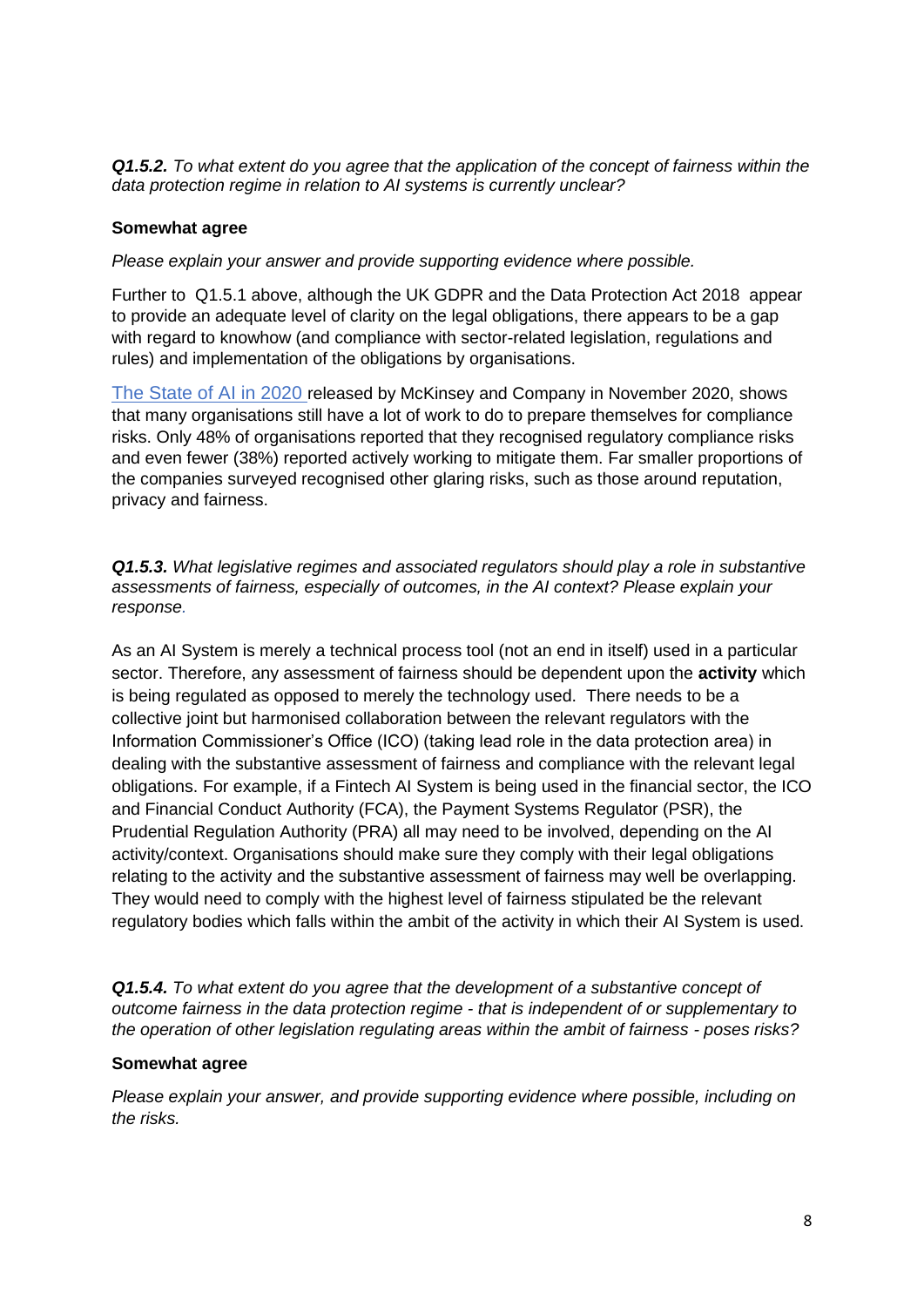In principle, further clarity of the proposed '*substantive concept of outcome fairness'* would be required to answer this question in detail. Outcome fairness is the prime objective of any decision making whether it be through the use of an AI System or not.

Unfair outcomes can do direct damage to the wellbeing of individuals and the public welfare. They can also undermine public trust in the responsible use of beneficial AI Systems for society, and they can create harmful inefficiencies by virtue of the dedication of limited public resources to inefficient or even detrimental AI technologies, like the [COMPASS AI System.](https://www.propublica.org/article/machine-bias-risk-assessments-in-criminal-sentencing)

A general 'substantive concept of outcome fairness' may be less adaptable to deal with the different levels of AI System risks (unacceptable/high/limited/minimal risks) that exist (and/or sector-related impact) and may pose further uncertainty in the development and use of AI. Hence we believe that a better approach is to apply the high-level principle of fairness to the particular facts and circumstances of individual cases, (in the context of the risk-based approach which we suggest above) and to allow that high-level concept to develop incrementally.

Further, it may be difficult to fully prove the 'outcome fairness' to a particular required standard; many machine learning AI Systems generate their results by operating on high dimensional correlations that are beyond the interpretive capabilities of human scale reasoning. In these cases, the rationale of algorithmically produced outcomes which directly affect persons who are the subjects of those outcomes, will remain opaque to those subjects. In these AI Systems alternative methods of proving outcome fairness through counterfactual explanations may well be appropriate depending on the circumstances. While in some minimal risk AI Systems, this lack of explainability may be acceptable, in some applications, where the processed data could harbour traces of discrimination, bias, inequity, or unfairness, or where the decisions made could have immense, even life-changing, importance to those affected, the opaqueness of the AI System may be deeply problematic.

We consider the risk-based approach by principles adopted by the EU's proposed AI Act as aforementioned in Q1.5.1 to be a fair way to deal with outcome fairness, allowing flexibility to deal with the innovation of AI Systems in the different sectors as well as well as dealing with the near/medium-term future advances in the use of AI Systems.

*Q1.5.5. To what extent do you agree that the government should permit organisations to use personal data more freely, subject to appropriate safeguards, for the purpose of training and testing AI responsibly?*

#### **Strongly disagree**

*Please explain your answer, and provide supporting evidence where possible, including which safeguards should be in place.* 

The present data protection regime (under the Data Protection Act 2018 and GDPR regimes) provides baseline safeguards uphold societal values and to protect the fundamental rights of individuals. These safeguards should not be diluted in order to support AI developers in the training and testing of AI Systems. AI development and implementation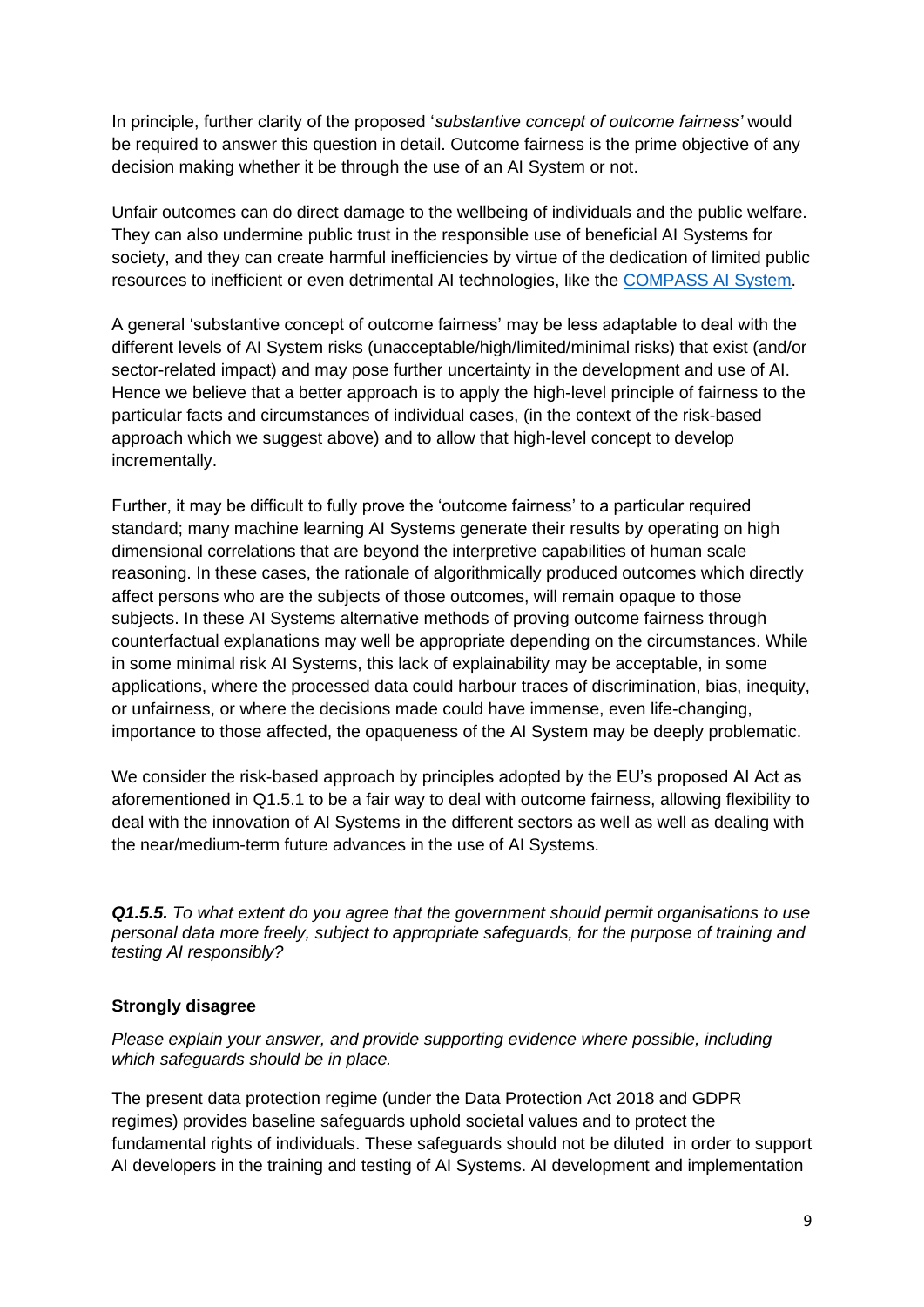should respect those safeguards in order to maintain public confidence and trustworthiness. The importance of the fundamental rights of data subjects, including the right to privacy and the UKGDPR rights to fairness (as it relates to discrimination, bias, transparency, accountability), should override the need to change the landscape in favour relaxing the practical compliance requirements of AI developers. Threats to privacy are posed by AI systems as a result of their design and development processes, and as a result of their implementation. The personal data used by AI Systems is sometimes captured and extracted without gaining the proper consent of the data subject and/or without the data subject's knowledge, or is handled in a way that reveals (or places under risk the revelation of) personal data, even including special category data. In consequence, without adequate safeguards, there may well be unfair devastating consequences to the individual.

In these circumstances, whilst we see the desirability and importance of training and testing of AI, especially so as to ensure that it is itself fair and free of bias, nonetheless, this must not be at the cost of proper compliance with data protection obligations. This is not, we believe, an onerous responsibility. For example, it may be that that developers could consider using anonymised data rather than pseudonymised or raw data as a means of ensuring privacy compliance. Pseudonymisation and anonymisation are techniques that can in some circumstances be used either (i) as a security measure, to minimise the risk to data subjects and help the controller to meet its legal data protection obligations or (ii) (in the case of anonymisation, to remove information from the scope of the data protection regime.

### *Q1.5.6 – Q1.5.9*

The Bar Council is not engaged in developing AI systems and has no experience in this area.

*Q1.5.10. To what extent do you agree with the proposal to make it explicit that the processing of personal data for the purpose of bias monitoring, detection and correction in relation to AI systems should be part of a limited, exhaustive list of legitimate interests that organisations can use personal data for without applying the balancing test?* 

### **Strongly disagree**

*Please explain your answer, and provide supporting evidence where possible, including on:* 

*○ the key benefits or risks you envisage* 

### *○ what you envisage the parameters of the processing activity should be*

Whilst we can see some utility in the creation of a non-exhaustive list of possible legitimate interests justifying the processing of data (for example in relation to "legitimate interest" under article 6(1)(f) of the UKGDPR) as a means of giving additional guidance to data processors as to the sort of things which might constitute a legitimate interest, we strongly disagree with the proposal to set out an exhaustive list of specific "legitimate interests" in respect of which no balancing against fundamental rights would be required.

We have set out above, and here affirm our belief that the safeguards in relation to fundamental rights should be neither abrogated nor diluted.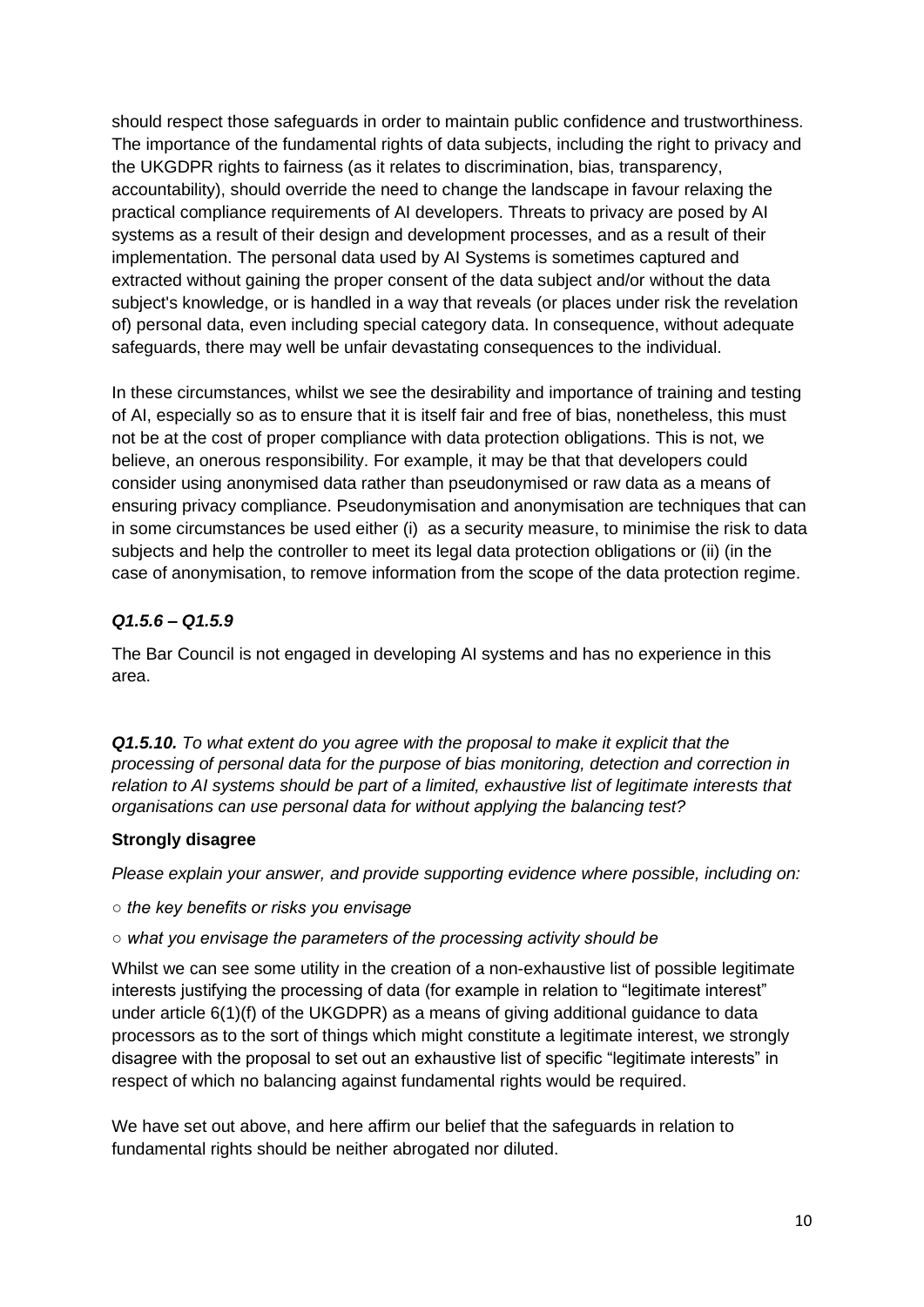Of course, we should have no issue with a proposal to make it explicit that the processing of personal data for the purpose of bias monitoring, detection and correction in relation to AI systems should be part of a limited, exhaustive list of legitimate interests that organisations can use personal data provided however that the balancing requirement is also maintained.

The proposals under §91 of the Consultation are most likely to result in a disproportionate increase of processing of personal data of individuals with protected characteristics, and therefore cause a greater likelihood of intrusion into their private and family lives, and cause a greater risk of a breach involving their personal data. We do not consider the adverse effect likely to be suffered by individuals with protected characteristics to be objectively justifiable in all circumstances hence why a balancing test should be required. More guidance (from for example the CDEI or the ICO) on the application of the Equality Act to AI Systems decision may be of assistance to organisations.

Our fundamental concern, however, is that, even under the existing law, developers may be all too eager to believe (albeit wrongly) that legitimate interest trumps privacy rights, and that it may be used as a justification for processing special category data<sup>3</sup>: it would be unfortunate if such intrusions on fundamental rights were now to be given even limited legal sanction.

*Q1.5.11. To what extent do you agree that further legal clarity is needed on how sensitive personal data can be lawfully processed for the purpose of ensuring bias monitoring, detection and correction in relation to AI systems?*

### **Strongly disagree**

*Please explain your answer, and provide supporting evidence where possible.*

We strongly agree that further legal clarity is needed on how sensitive personal data may be lawfully processed for the purpose of ensuring bias monitoring, detection and correction in relation to AI systems.

*Q1.5.12. To what extent do you agree with the proposal to create a new condition within Schedule 1 to the Data Protection Act 2018 to support the processing of sensitive personal data for the purpose of bias monitoring, detection and correction in relation to AI systems?*

### **Strongly disagree**

*Please explain your answer, and provide supporting evidence where possible.*

We would strongly disagree with this proposal for the reasons which we have clearly articulated above. We would support the continuance of the requirement under article 9 of the UKGDPR for actual consent for the processing of special category personal data. It does require to be borne in mind that, under the UKGDPR, fully anonymised data loses its quality of being personal data, and, hence, may be used for the purposes suggested. The proposal appears to envisage the use of special category personal data without anonymisation. We can see no justification for such a provision, even to support the processing of sensitive

<sup>3</sup> In this regard see this recent Whistleblowing case: [https://www.gov.uk/employment-tribunal](https://www.gov.uk/employment-tribunal-decisions/mr-c-costagliola-di-fiore-and-ms-h-s-qadri-v-introhive-uk-ltd-2203125-slash-2020-and-2203126-slash-2020)[decisions/mr-c-costagliola-di-fiore-and-ms-h-s-qadri-v-introhive-uk-ltd-2203125-slash-2020-and-](https://www.gov.uk/employment-tribunal-decisions/mr-c-costagliola-di-fiore-and-ms-h-s-qadri-v-introhive-uk-ltd-2203125-slash-2020-and-2203126-slash-2020)[2203126-slash-2020\]](https://www.gov.uk/employment-tribunal-decisions/mr-c-costagliola-di-fiore-and-ms-h-s-qadri-v-introhive-uk-ltd-2203125-slash-2020-and-2203126-slash-2020)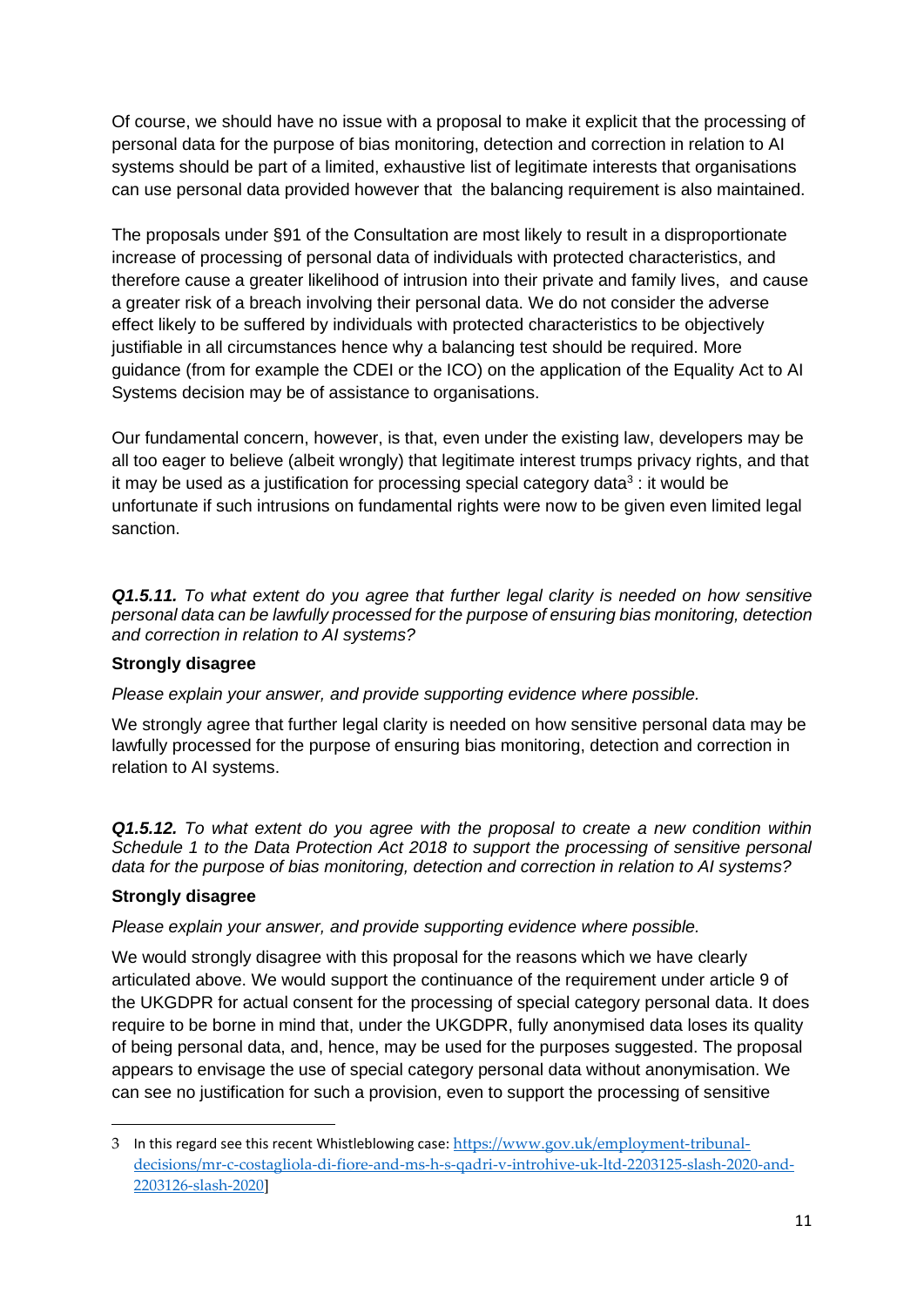personal data for the purpose of bias monitoring, detection and correction in relation to AI systems.

The idea of a new condition within Schedule 1 to the Data Protection Act 2018 which specifically addresses the processing of sensitive personal data as necessary for bias monitoring, detection and correction in relation to AI systems without any consent by the data subject does not appear to be justified. If data is fully and effectively anonymised, it ceases to be personal data. However, the process of anonymisation does involve the processing of personal data, and it may be appropriate to make it clear that this limited processing would be permissible.

Subject to that minor qualification, the safeguarding parameters mentioned in §91(b) of the Consultation, being:

- *(i) ensuring the processing is strictly necessary for this purpose;*
- *(ii) data is explicitly collected for bias/discrimination mitigation and not for any other purpose; and*
- (iii) *appropriate safeguards to remove risks of secondary use, e.g. by specifying technical limitations on re-use, and the implementation of appropriate security and privacy preserving measures."*

would be insufficient to justify the intrusion of privacy, potential risks and adverse impact to the relevant data subjects and detrimental effects likely to be encountered.

### *Q1.5.13 What additional safeguards do you think would need to be put in place?*

This depends on the context of the conditions imposed and whether the data subjects' rights are adequately protected. Anonymisation of data and/or compliance with Article 9 of the UK GDPR would be required.

*Q1.5.14. To what extent do you agree with what the government is considering in relation to clarifying the limits and scope of what constitutes 'a decision based solely on automated processing' and 'produc[ing] legal effects concerning [a person] or similarly significant effects?*

### **Somewhat agree**

Article 22 UK GDPR only applies to decisions based solely on automated decision making, including profiling, without any meaningful human intervention that has a legal or similarly significant effect. We can see that there may be some scope for additional guidance in this regard.

*Please explain your answer, and provide supporting evidence where possible, including on:* 

*○ The benefits and risks of clarifying the limits and scope of 'solely automated processing'*

Automated decision-making can be either:

- (i) solely automated decision-making, where the AI system makes the decision automatically, or
- (ii) partly automated decision-making (decision support), where the AI system only supports a human decision maker in their deliberation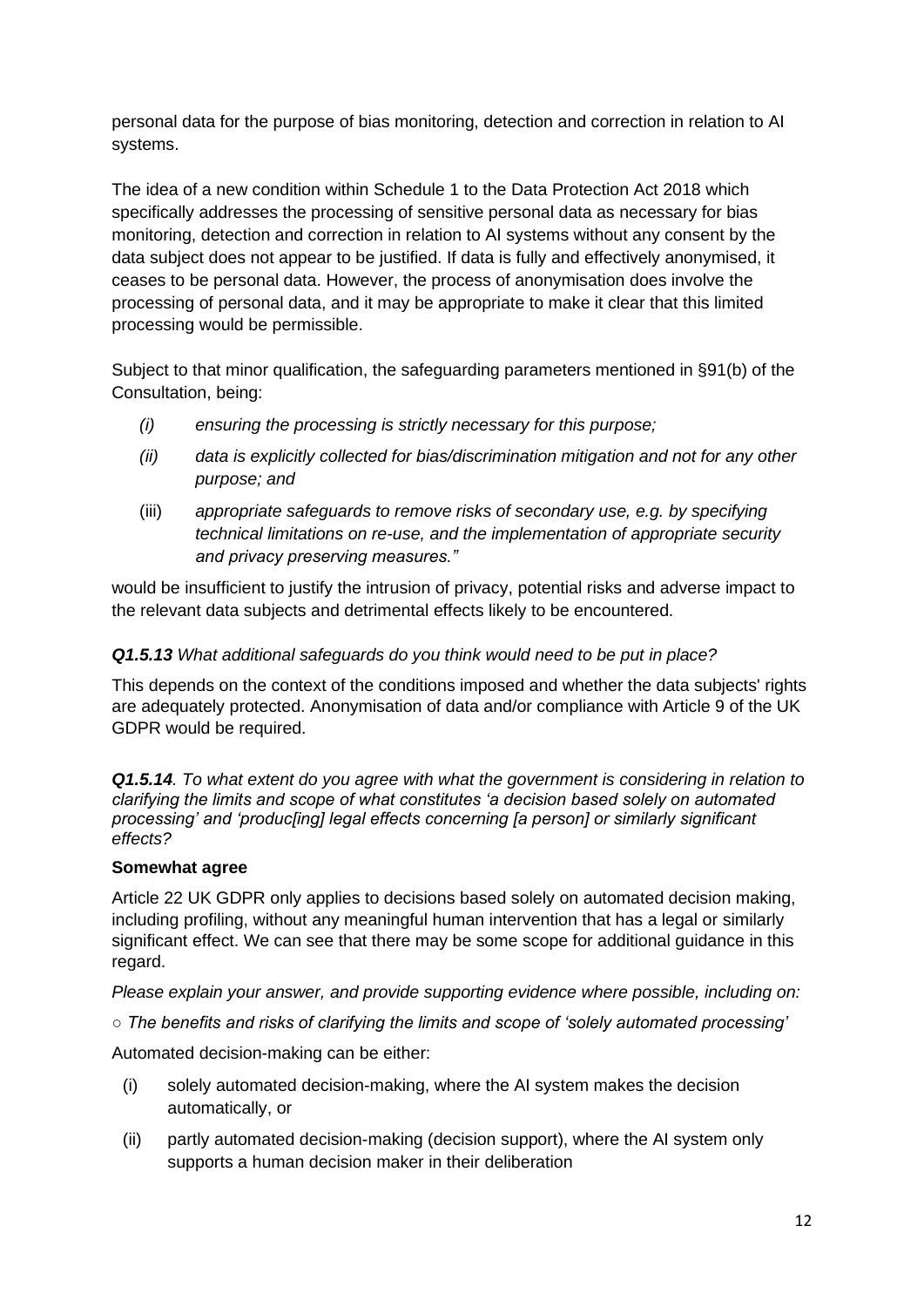These are treated differently under the data protection regime, as only solely automated decisions are subject to Article 22 UK GDPR. However, the degree and quality of human review and intervention in the decision-making process are key to determining whether an AI system is being used for automated decision-making or as decision support. If it the level of human input or review is insufficient then seemingly partial automated decisionmaking may, in fact, be solely automated decision-making.

There is usually a concern or, sometimes, confusion as to what activity would qualify as human intervention. In order for an activity to qualify as 'human intervention', the intervention has to be meaningful. It must be carried out by an individual who has the authority and competence to change the automated decision and to do so considering all the available input and output data. In other words, the intervention cannot simply be a token gesture there must be the ability for human review of the decision, along with discretion to alter it before it is applied. If human involvement is limited to applying a decision made automatically without any real discretion to change it, then the decision is based solely on automated processing. This may cause ambiguity particularly:

- (i) where the risk of automation bias or automation complacency needs to be considered, where the human reviewer stops using their own judgment because they perceive the automation to be more trustworthy; or
- (ii) where a lack of explainability and consequent interpretability of the decision by complex machine learning AI Systems make it difficult for a human reviewer to meaningfully assess the output of the AI System and leads the reviewer with little option but to accept the recommendations without judgment or challenge.

Clarification that the level of human involvement should not be superficial or substantially biased by the output of the algorithm, or that the human's judgment should not be affected by other conscious or unconscious biases, would be very useful.

Further, the level of information that would be required to be given to data subjects when exercising their rights under article 22 or other similar transparency provisions may cause concerns for AI developers and users relying particularly on fully automated-decision making AI Systems. These concerns arise from not only from the difficulty in providing a comprehensible justification for the decision or review, but also possible requirements to protect trade secrets or the rights of other data subjects.

Additionally, clarity on automated decision making with regard to children would be useful to supplement the [ICO guidance](https://ico.org.uk/for-organisations/guide-to-data-protection/key-dp-themes/children/) which merely states that in 'most circumstances' these should not be made in respect of children.

Data processing under Article 22 is inherently a process which poses high risks and, indeed, is recognised as a high rsk process under the Commission proposals. Therefore, a DPIA must be carried out alongside the use of other safeguards. Recital 71 of each of the GDPR further highlights that, in any type of processing under Article 22, suitable safeguards should include provision of specific information, the right to obtain an explanation of the decision reached and the right to challenge that decision. Clarification of what is meant by the right to obtain an explanation could be usefully be given, so as to extend this right to a right to be informed and provided with a valid justification as opposed to, or in addition to, simply a the right to an detailed explanation of how, technically, the AI System has made the decision.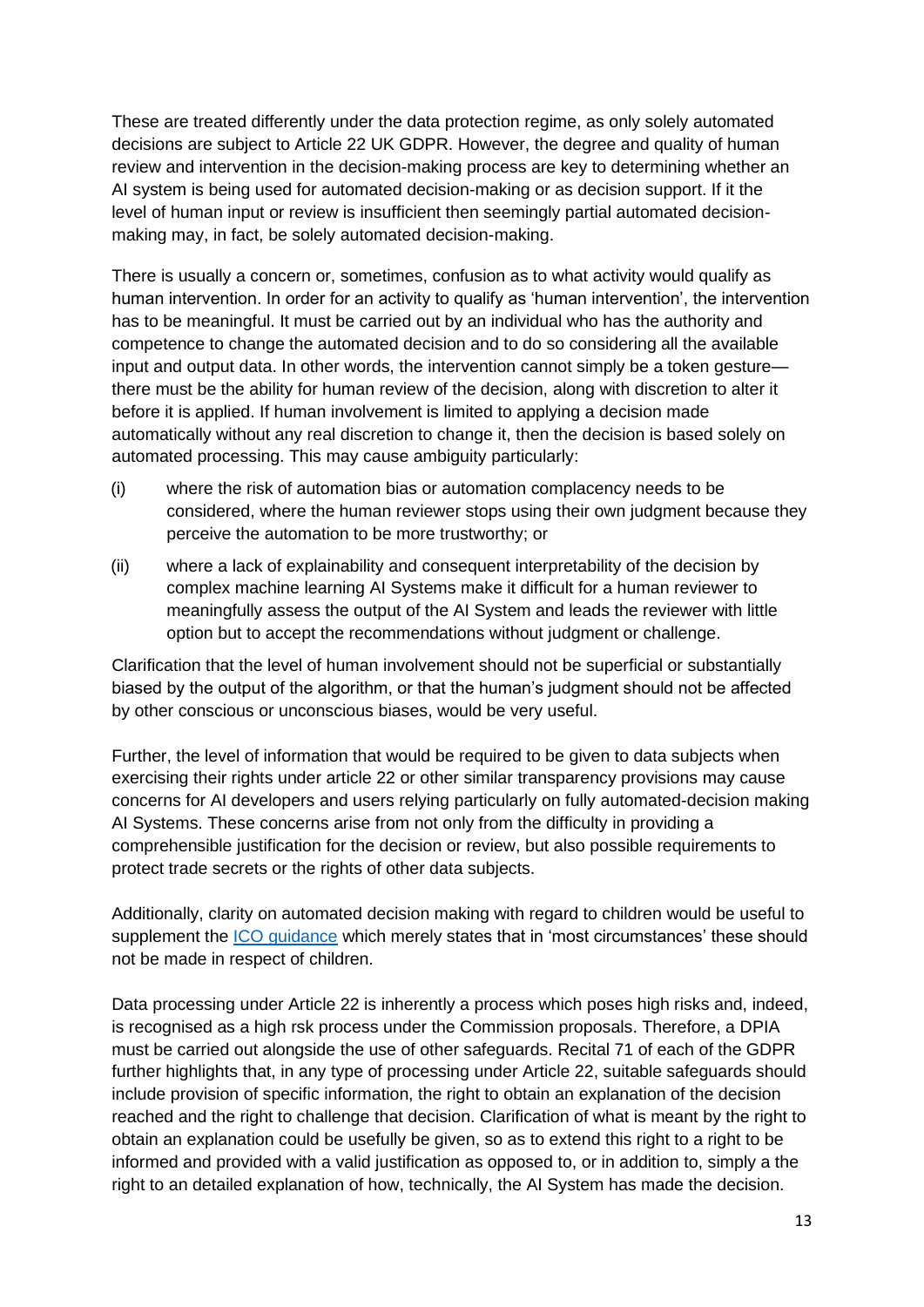*○ The benefits and risks of clarifying the limits and scope of 'similarly significant effects'*

The terms '*legal effect'* or '*similarly significant'* are not defined in the UKGDPR However, the [Working Party guidance](https://ec.europa.eu/newsroom/article29/items/612053) states that the wording in the GDPR makes it clear that only serious effects are covered by Article 22 of the GDPR. A decision has a similarly significant effect where it has an impact upon a person's circumstances, behaviour or choices that is equivalent to a decision producing a legal effect. In other words, even where no legal (statutory or contractual) rights or obligations are specifically affected, a data subject could still be impacted sufficiently to require the protections under this provision. This allows leeway for misunderstandings to be created on the interpretation of '*serious effect'* or '*similarly significant'*. As stated in the Consultation, organisations may mistakenly assume that Article 22 does not apply to them or their processing activities, potentially leading to loss of the safeguards where they are needed, or reverting to a risk-adverse approach as a default, and resulting in not using fully automated decisions at all, even where it may have been acceptable to use such decision making systems.

*Q1.5.15. Are there any alternatives you would consider to address the problem?*

### **No**

*Please explain your answer, and provide supporting evidence where possible.*

There does not appear to be any evidence of a problem here nor any need for alternatives to the current data protection regime as it stands, save for better guidance and/or clarifications as expressed under our answers to Q1.5.13 and Q1.5.14.

**Q1.5.16.** To what extent do you agree with the following statement: 'In the expectation of *more widespread adoption of automated decision-making, Article 22 is (i) sufficiently futureproofed, so as to be practical and proportionate, whilst (ii) retaining meaningful safeguards'?*

### **Neither agree nor disagree**

*Please explain your answer, and provide supporting evidence where possible, on both elements of this question, providing suggestions for change where relevant.*

Looking at the likely short and medium term development of AI Systems (which for some time are likely to remain as narrow/weak AI systems) we do not believe that further change in the data protection regime is, in this regard, required at present. However, circumstances may change and develop over time and we welcome the Government's seeking of evidence to reconsider whether there is any need to be addressed.

*Q1.5.17. To what extent do you agree with the Taskforce on Innovation, Growth and Regulatory Reform's recommendation that Article 22 of UK GDPR should be removed and solely automated decision making permitted where it meets a lawful ground in Article 6(1) (and Article 9-10 (as supplemented by Schedule 1 to the Data Protection Act 2018) where relevant) and subject to compliance with the rest of the data protection legislation?*

### **Strongly disagree**

*Please explain your answer, and provide supporting evidence where possible, including on:*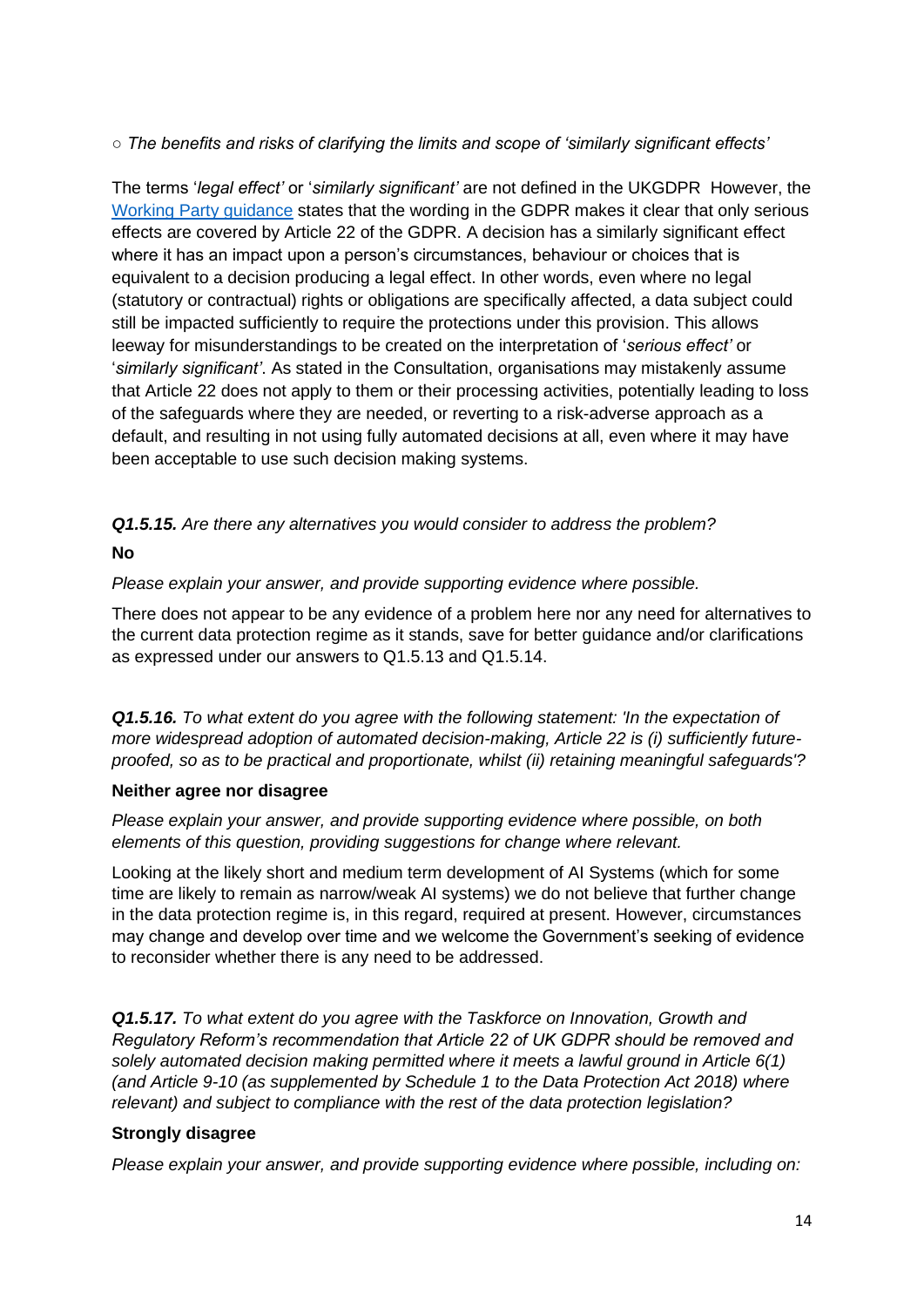*○ The benefits and risks of the Taskforce's proposal to remove Article 22 and permit solely automated decision making where (i) it meets a lawful ground in Article 6(1) (and, Articles 9 and 10, as supplemented by Schedule 1 to the Data Protection Act 2018) in relation to sensitive personal data, where relevant) and subject to compliance with the rest of the data protection legislation.* 

The safeguards under Article 22 of the UK GDPR are meaningful and meant to protect data subjects against the risk that a potentially damaging decision is taken in relation to them without any human interventions by an automated decision-making process. We would strongly disagree with the Taskforce on Innovation, Growth and Regulatory Reform's recommendation that Article 22 of UK GDPR should be removed and solely automated decision making permitted where it meets a lawful ground in Article 6(1) (and Article 9-10 (as supplemented by Schedule 1 to the Data Protection Act 2018) where relevant) and subject to compliance with the rest of the data protection legislation, as there is a basic legitimate expectation in society, that some form of human intervention should take place in respect of decisions with legal effects for the individual.

The removal of such a protection is likely to be counter-productive, reducing public confidence and acceptance of AI as a decision-making or decision-aiding tool and thereby hampering the legitimate development and use of AI systems.

*○ Any additional safeguards that should be in place for solely automated processing of personal data, given that removal of Article 22 would remove the safeguards currently listed in Article 22 (3) and (4)*

Considering that we disagree with the removal of Article 22 of the UK GDPR as aforementioned this question does not apply. Public trust in the use of data-driven systems is critical if the full benefits of properly regulated AI are to be unlocked.

*Q1.5.18. Please share your views on the effectiveness and proportionality of data protection tools, provisions and definitions to address profiling issues and their impact on specific groups (as described in the section on public trust in the use of data-driven systems), including whether or not you think it is necessary for the government to address this in data protection legislation.*

Profiling and automated decision-making are used in a number of sectors, both private and public. Advances in technology and the capabilities of big data analytics, artificial intelligence and machine learning have made it easier to create profiles and make automated decisions with the potential to significantly impact individuals' rights and freedoms. While both can be useful tools for individuals, organisations and the economy in general, they can also pose significant risks to individuals' rights and freedoms which require appropriate safeguards.

We should be strongly supportive of any proposals to increase public trust and confidence in the use and development of AI Systems by protecting human rights and using AI Systems to provide fair and just outcomes.

*Q1.5.19. Please share your views on what, if any, further legislative changes the government can consider to enhance public scrutiny of automated decision-making and to encourage the types of transparency that demonstrate accountability (e.g. revealing the purposes and training data behind algorithms, as well as looking at their impacts).*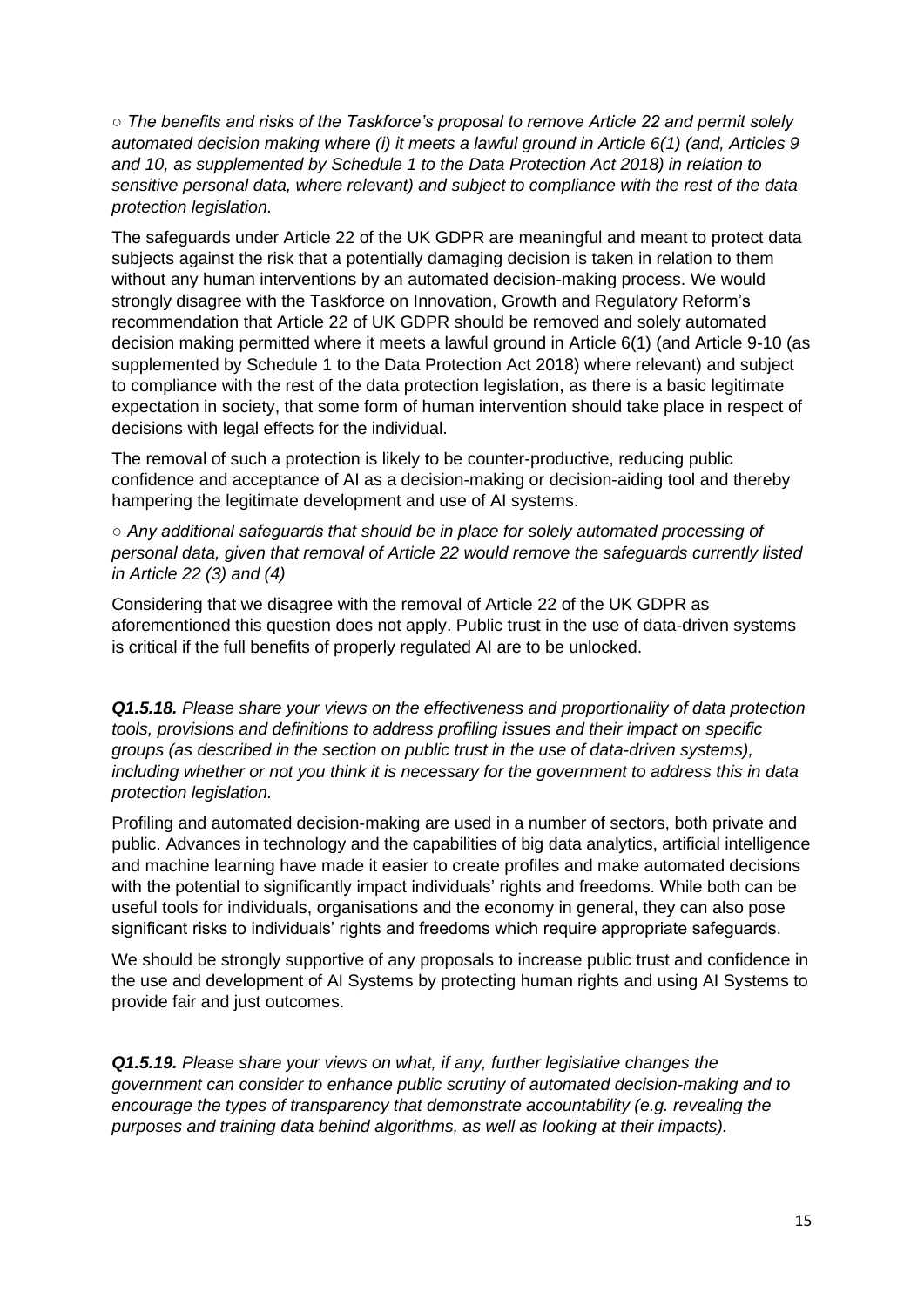We mention above in our answers to Q 1.5.13 and Q1.5.14 the clarifications which might be made. We also refer to the need to maintain the safeguards afforded by Article 22 of the UKGDPR.

*Q1.5.20. Please share your views on whether data protection is the right legislative framework to evaluate collective data-driven harms for a specific AI use case, including detail on which tools and/or provisions could be bolstered in the data protection framework, or which other legislative frameworks are more appropriate.*

We have no strong views in this matter, beyond our support for data protection as an essential component in addressing such potential harms as might be identified.

### **Chapter 2 – Reducing burdens on businesses and delivering better outcomes for people**

### **2.2 Privacy management programmes**

*Q2.2.1 To what extent do you agree with the following statement: 'The accountability framework as set out in current legislation should i) feature fewer prescriptive requirements, ii) be more flexible, and iii) be more risk-based'?*

### **Somewhat disagree**

#### *Please explain your answer and provide supporting evidence where possible.*

One way of looking at this is that having a 'more flexible', 'less prescriptive' system means that it is going to be more difficult than it is at present to know when your systems comply with the legislation. There are a lot of references in this consultation to a lack of clarity making it difficult for organisations – is this proposal just going to add to that lack of clarity? Also, how will it affect organisations that also operate in Europe? They will have to follow two separate regimes, not just one – adding to their burdens, rather than reducing them.

*Q2.2.2 To what extent do you agree with the following statement: 'Organisations will benefit from being required to develop and implement a risk-based privacy management programme'?*

#### **Somewhat disagree**

*Please explain your answer and provide supporting evidence where possible and in particular:*

- *Please share your views on whether a privacy management programme would help organisations to implement better, and more effective, privacy management processes.*
- *Please share your views on whether the privacy management programme requirement would risk creating additional burdens on organisations and, if so, how.*

Yes, this proposal is very likely to create additional burdens on organisations. While organisations may not currently have a 'privacy management programme' as such in place, many will already have in place many elements that one would require. While these proposals are suggesting getting rid of some of the current requirements, such as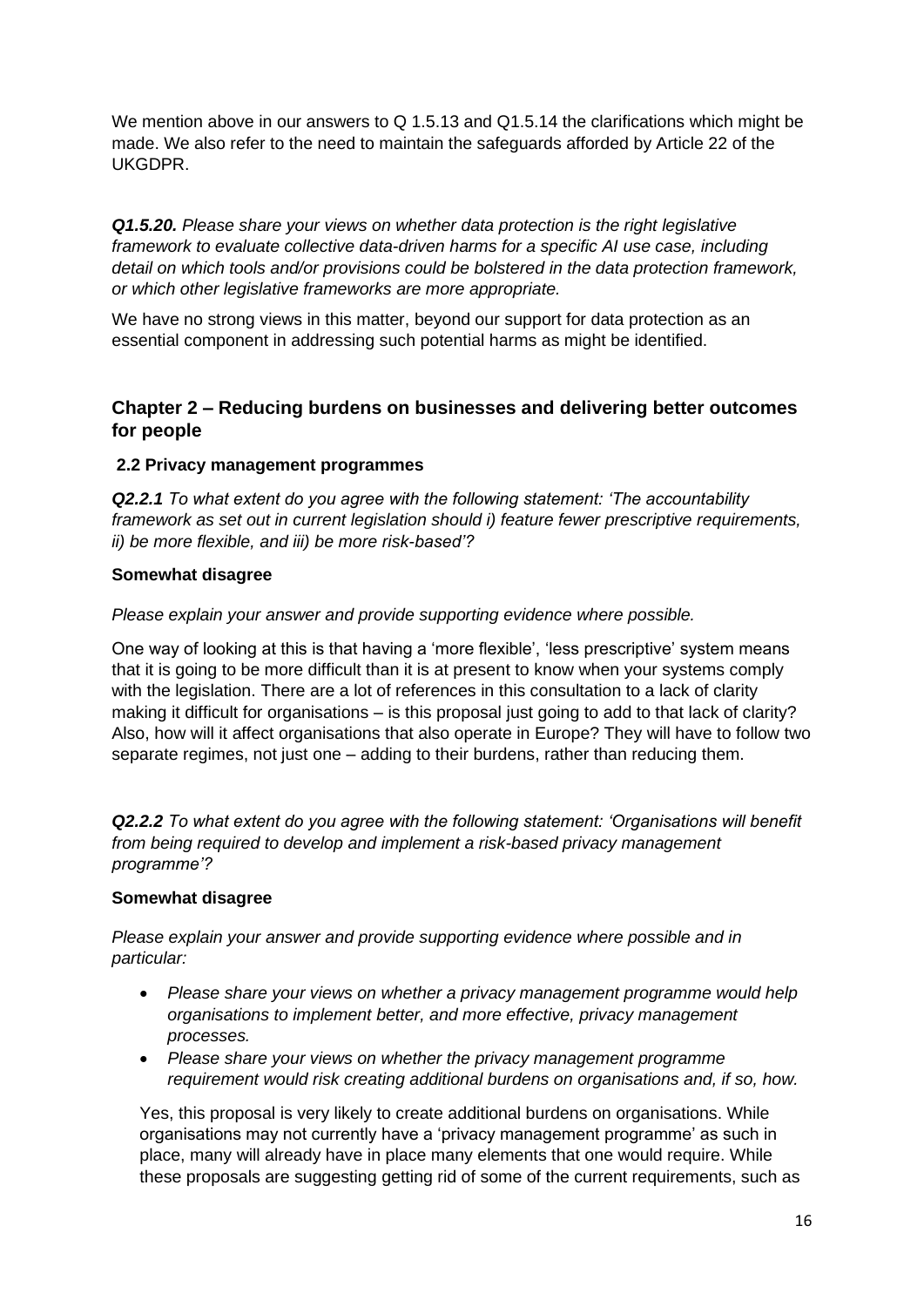DPIAs, because they are too prescriptive, there is still a requirement to 'adopt different approaches to identify and minimise data protection risks'. So how is getting rid of DPIAs helping, leaving organisations to formulate their own risk assessments? If the government is to deliver on its promise that 'the protection of people's personal data must be at the heart of our new regime' then how is taking away some of the prescriptive elements of the current regime going to help unless it is intended that the current safeguards are watered down? And this particular proposal, while possibly watering down the safeguards, is actually increasing the work involved by needing organisations to come up with alternative approaches.

*Q2.2.3 To what extent do you agree with the following statement: 'Individuals (ie data subjects) will benefit from organisations being required to develop and implement a riskbased privacy management programme'?*

### **Somewhat disagree**

#### *Please explain your choice and provide supporting evident where possible.*

For individuals to benefit from this change, it would have to mean that safeguards on people's data would be improved by developing privacy management programmes. This seems unlikely if the PMPs end up watering down the current safeguards. Any improvements that might be made could, most probably, be achieved by more minor changes to the current accountability requirements. Given that PMPs would be in place to ensure data is kept secure etc, data subjects are only going to 'benefit' if the programme prevents a data breach or similar detrimental effect on the data subject. It is difficult to quantify such benefits.

- *Please share your views on which, if any, elements of a privacy management programme should be published in order to aid transparency.*  How to request information and make complaints and how these will be handled (organisations should be doing this already, though).
- *What incentives or sanctions, if any, you consider would be necessary to ensure that privacy management programmes work effectively in practice.*

The ICO would need to publish guidance on what a PMP should look like in order to satisfy the ICO it would work effectively in practice. The ICO would also need enforcement powers to deal with cases where organisations do not have effective PMPs, particularly if they experience data breaches.

#### *Data protection officer requirements*

*Q2.2.4 To what extent do you agree with the following statement: 'Under the current legislation, organisations are able to appoint a suitably independent data protection officer'?*

#### **Somewhat agree**

*Please explain your choice and provide supporting evident where possible.*

The suggestion that organisations are not able to appoint suitably skilled DPOs because of a skills shortage should not be addressed by taking away the requirement for organisations to have a DPO, is specific circumstances.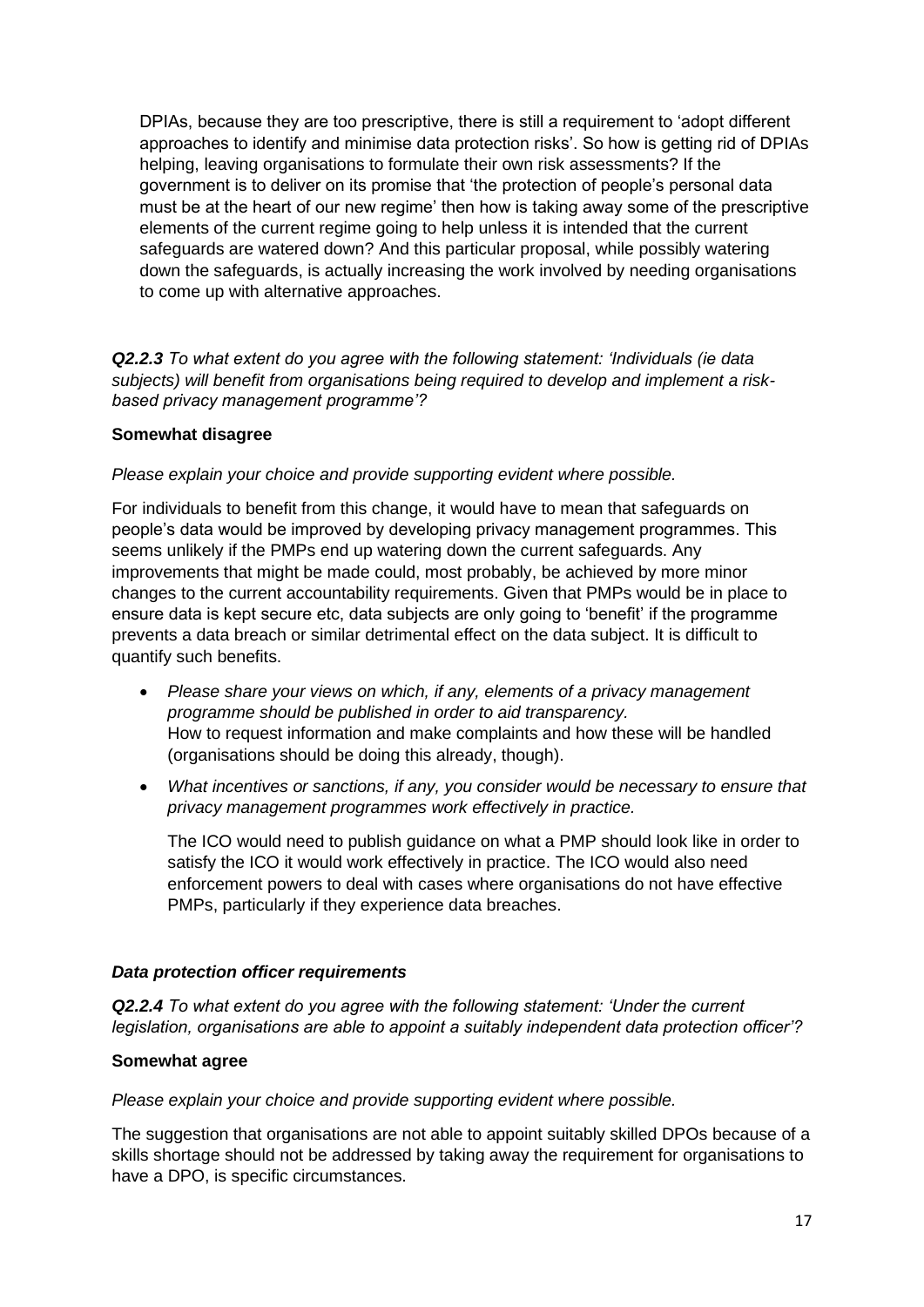*Q2.2.5 To what extent do you agree with the proposal to remove the existing requirement to designate a data protection officer?*

### **Strongly disagree**

*Please explain your choice and provide supporting evident where possible.*

It may be sensible to remove the requirement for all public sector bodies to designate a DPO and apply the same criteria to public bodies as are applied to private organisations for designating a DPO. This is because some public bodies are small and/or may not process much personal data. However, we do not agree with the sentiment in para 162 about some organisations struggling to appoint suitable individuals who are sufficiently independent from other duties. If it is an issue to have a dedicated DPO in a smaller organisation, then an external consultant DPO could be appointed instead, or a number of smaller organisations could share a DPO. The current requirement for a DPO to have an independent role in an organisation is important to ensure data subjects' rights are properly addressed. This would be lost by replacing the DPO with a 'responsible individual' as set out in the proposals for PMPs.

#### *Q2.2.6 Please share your views on whether organisations are likely to maintain a similar data protection officer role, if not mandated.*

Some organisations had data protection officers before the introduction of GDPR, and many more have appointed or designated them since. Given that, even if all the proposals become law, there is still a significant role to ensure data protection compliance, many organisations are likely to leave things as they are and keep their DPO role. However, they would still need to appoint the 'responsible individual' as set out in the PMP proposals, thus increasing the burden on some organisations.

#### *Data protection impact assessments*

*Q2.2.7 To what extent do you agree with the following statement: 'Under the current legislation, data protection impact assessment requirements are helpful in the identification and minimisation of data protection risks to a project'?*

#### **Strongly agree**

*Please explain your choice and provide supporting evident where possible.*

It has taken some time to become familiar with the requirements of DPIAs and become accustomed to carrying them out. But, having done so, we now find them an invaluable tool in helping to identify and mitigate risks arising from new processing. We have had experience of how things can go wrong when a DPIA is not done at the appropriate time – especially where contractors are involved. We have discovered that, while DPIAs take a little time and effort, they are worthwhile, and definitely not a box-ticking exercise.

*Q2.2.8 To what extent do you agree with the proposal to remove the requirement for organisations to undertake DPIAs?*

#### **Strongly disagree**

*Please explain your choice and provide supporting evident where possible, and in particular describe what alternative risk assessment tools would achieve the intended outcome of minimising data protection risks.*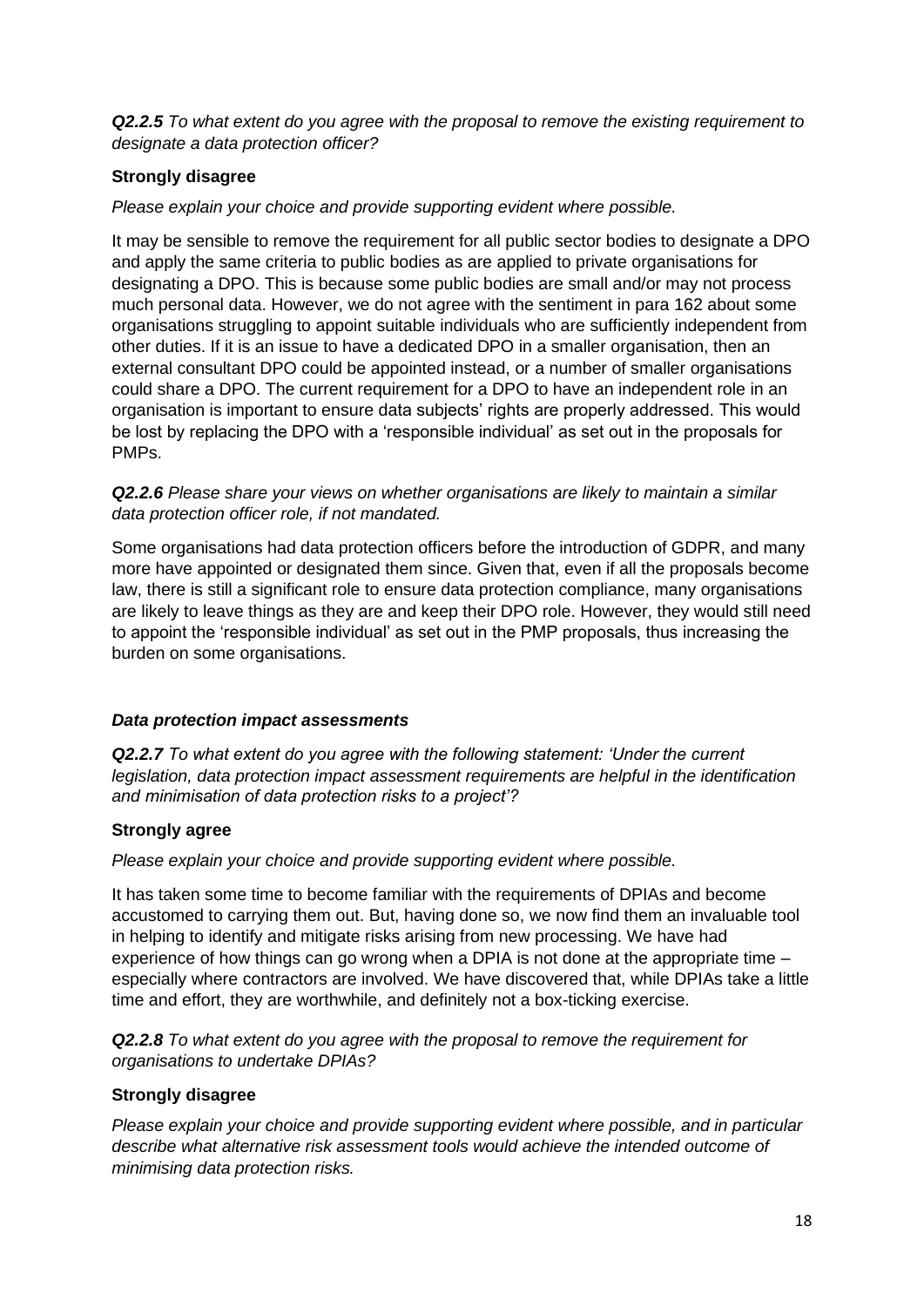The proposed privacy management programmes require 'risk assessment tools for the identification, assessment and mitigation of privacy risks across the organisation.' It is therefore unclear how removing the requirement to do DPIAs has any impact on reducing the burden on businesses. DPIAs are only mandatory in certain circumstances under the current legislation. Presumably then, in those circumstances a risk assessment would still be required under the new proposal. DPIAs are a risk assessment tool, which we have embedded into our processes and trained staff on. Why should we have to formulate our own methods, when the DPIA process exists already? Having guidance provided by the ICO on when DPIAs are needed and how to carry out a DPIA is much more straightforward than a blank sheet of paper. The fact that considering DPIA is mandatory is helpful from a compliance point of view, in that it is an aid to getting co-operation from colleagues to get the DPIA done.

The only way removing the need to carry out DPIAs is going to reduce the burden is if fewer risk assessments are done. Having had experience in our organisation of how things can go wrong when a DPIA is not carried out – the work involved in putting things right can be a much bigger burden than doing the DPIA in the first place.

### *Prior consultation requirements*

*Q2.2.9 Please share your views on why few organisations approach the ICO for 'prior consultation' under Article 36 (1)-(3). As a reminder Article 36 (1)-(3) requires that, where an organisation has identified a high risk that cannot be mitigated, it must consult the ICO before starting the processing.*

*Please explain your answer and provide supporting evidence where possible.*

Presumably because where such a situation arises, the organisation decides not to proceed with the processing rather than go through the process of consulting the ICO only to have them recommend against the processing. If this requirement was taken away, however, organisations may be more likely to risk proceeding with the high risk processing.

#### *Record keeping*

*Q2.2.11 To what extent do you agree with the proposal to reduce the burden on organisations by removing the record keeping requirements under Article 30?*

#### **Somewhat agree**

*Please explain your answer and provide supporting evidence where possible.*

The Record of Processing Activities (RoPA) is quite a burden to draw up and maintain and it is not widely referred to in our organisation. It is also very unwieldy because there is so much information in one spreadsheet (or whatever format of document). Perhaps the requirement could be to have a record of the various elements set out in Art 30, but not all in the same document, and not with each element recorded against every bit of processing but recorded in a more general way, eg on security of systems.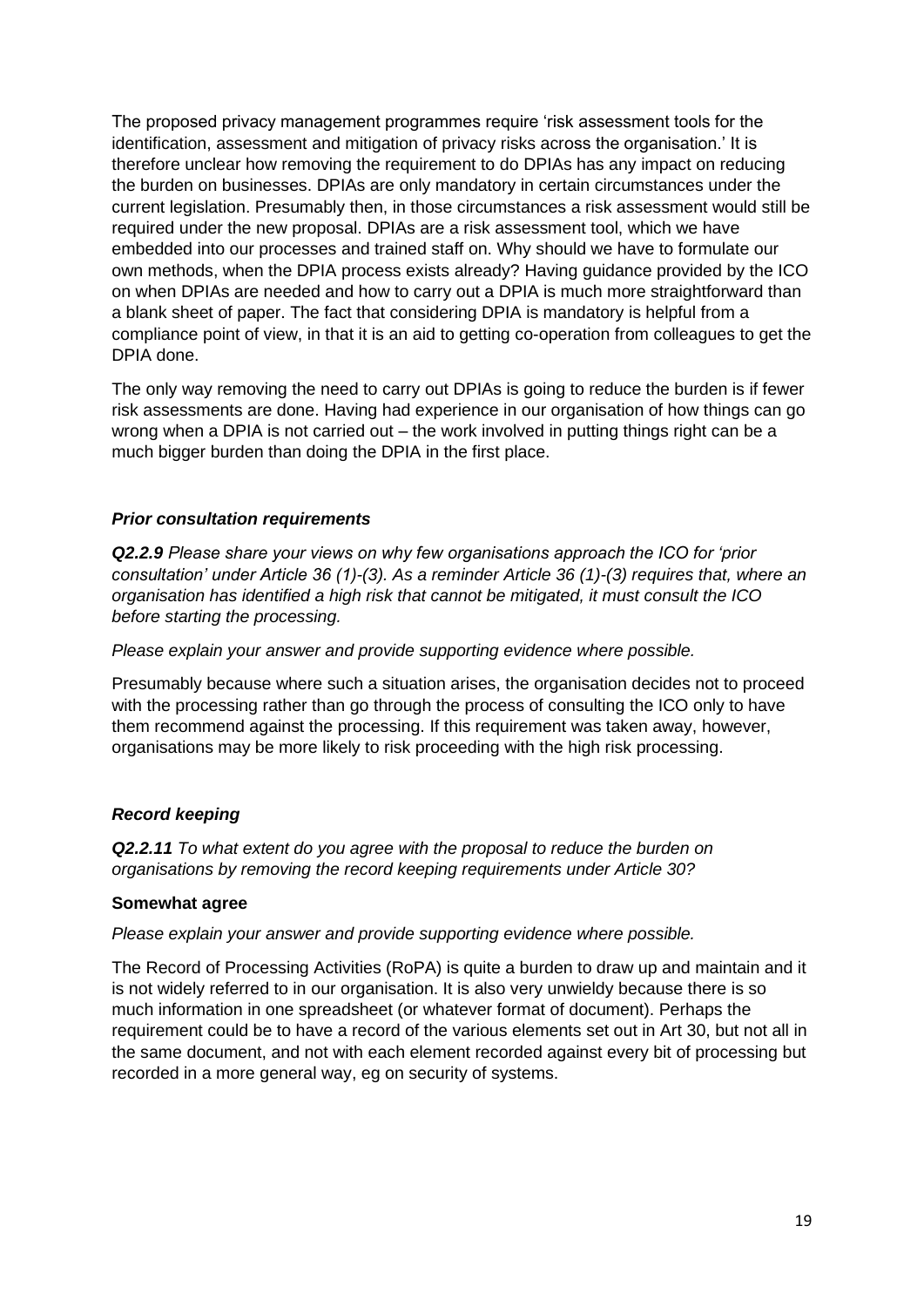#### *Breach reporting requirements*

*Q2.2.12 To what extent do you agree with the proposal to reduce burdens on organisations by adjusting the threshold for notifying personal data breaches to the ICO under Article 33?*

### **Somewhat disagree**

People are always going to report data breaches even when they do not reach the threshold for reporting 'just to be on the safe side'.

*Please explain your answer and provide supporting evidence where possible and in particular:*

- *Would the adjustment provide a clear structure on when to report a breach?* No. The proposed change in wording is not a significant change and is unlikely to have a major impact on the number of reports. It is not clear what is meant by 'material'. It would be better to provide a more clearly worded threshold (without including a 'double negative') and to give some clear way of assessing if a breach meets the threshold or not – perhaps by some sort of scoring system. Generally, the situation might be best resolved by the ICO issuing better guidance on reporting than changing the wording of the legislation.
- *Would the adjustment reduce burdens on organisations?* Unlikely. The burden is investigating the breach incident, deciding if it is a breach and, if so, how to mitigate in this instance and to prevent future similar incidents, and if data subjects need to be contacted. This is needed whether a breach ends up being reported to the ICO or not. The actual reporting is not particularly burdensome, although an ICO investigate possibly is. But if a report is made when it was not needed, the ICO will not investigate in any case. The only way this would reduce the burden is if, by increasing the threshold, the ICO investigate fewer breaches.
- *What impact would adjusting the threshold for breach reporting under Article 33 have on the rights and freedoms of data subjects?* Not a great impact. As long as breaches are still reported that meet the current higher threshold that requires organisations to notify data subjects as well, there is unlikely to be much difference to data subjects. But if, by increasing the threshold the ICO do not investigate a breach that they would have done before the threshold was changed, this results in an issue not being picked up, this may later cause a more significant breach which does detrimentally affect data subjects.

#### *Voluntary undertakings process*

*Q2.2.13 To what extent do you agree with the proposal to introduce a voluntary undertakings process? As a reminder, in event of infringement, accountable organisations allowed to provide the ICO with remedial action plan which, if it met certain criteria, ICO could authorise without taking any further action.*

### **Somewhat disagree**

*Please explain your answer and provide supporting evidence where possible*

Seems like a way for an organisation to try and hide the full extent of an infringement and prevent the ICO from investigating.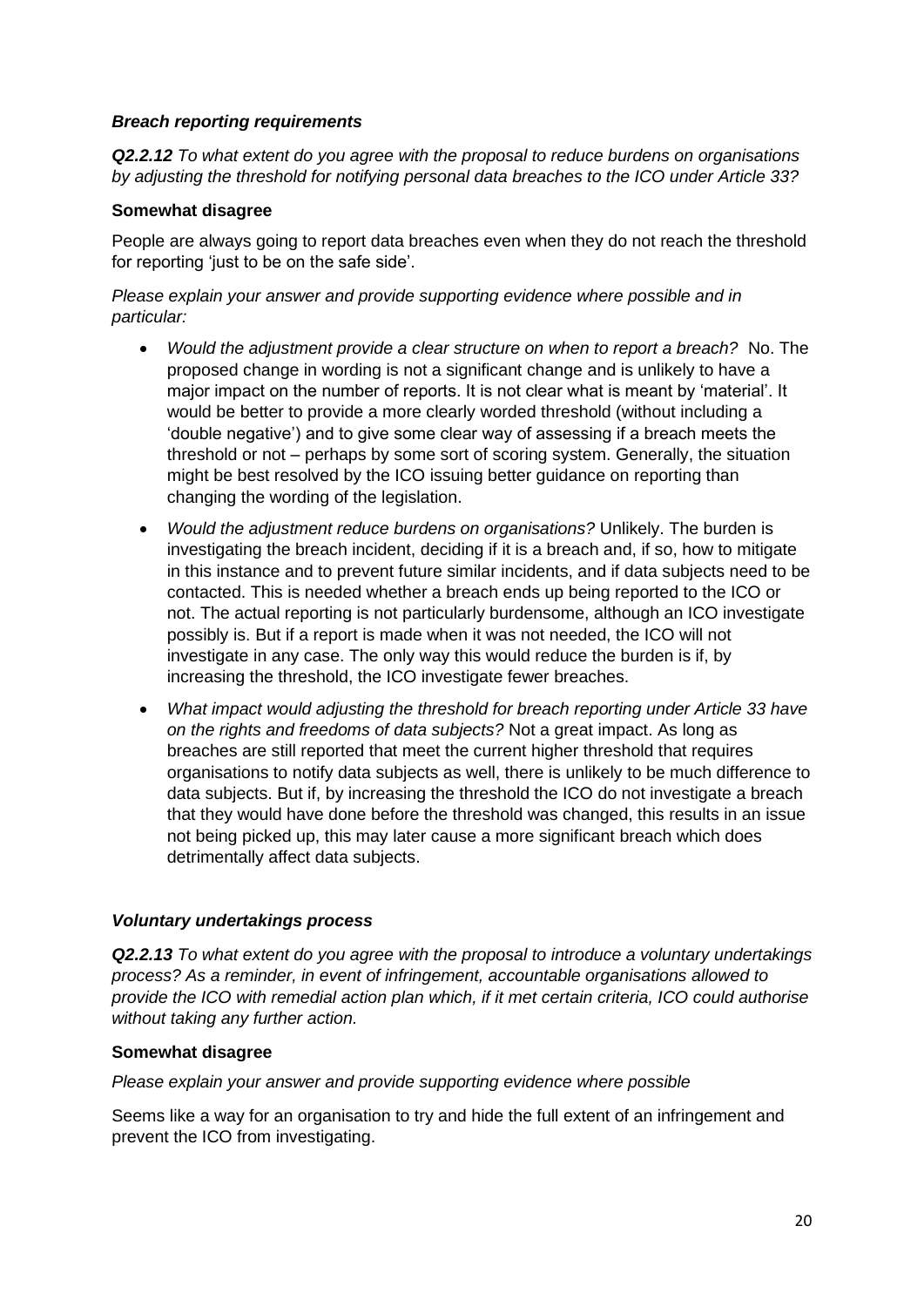**If the govt chooses not to pursue the implementation of privacy management programmes, certain elements of this proposal could be implemented as stand-alone reforms. It welcomes views on the following questions, relating to alternative reform proposals should privacy management programmes not be introduced:**

#### *Record keeping*

*Q2.2.16 To what extent do you agree that some elements of Article 30 are duplicative (eg, with Arts 13 and 14) or are disproportionately burdensome for organisations without clear benefits?*

### **Somewhat agree**

*Please explain your answer and provide supporting evidence where possible, and in particular, address which elements of Article 30 could be amended or repealed because they are duplicative and/or disproportionately burdensome for organisations without clear benefits.*

Some elements are duplicative, but the Record of Processing Activities (RoPA) goes into much greater detail compared to privacy notices, for example. It provides (or should provide) a record of all an organisation's processing activity in one place, whereas Art 13 and 14 data may be provided in many separate locations. Having said that, the RoPA is not greatly used. There is overlap with retention schedules too.

Article 30 (1)(a) and (f) are duplicated. (1)(g) also seems unnecessary to record for each piece of data listed on the RoPA as it will be the same for large sections of the data listed, if not all of it.

### *Breach reporting requirements*

*Q2.2.17 To what extent do you agree with the proposal to amend the reporting requirement could be implemented without the implementation of the privacy management programme?*

### **Somewhat agree**

The proposal could be implemented but, as it stands, we do not agree that it should be.

### *Further Questions*

*Q2.2.20 If the privacy management programme requirement is not introduced, what other aspects of the current legislation would benefit from amendments, alongside the proposed reforms on record keeping, breach reporting requirements and data protection officers?*

None.

*The following section of this response on Subject Access Requests is more relevant to the regulatory body, the BSB, than the representative body of the Bar Council, as the BSB receive the vast majority of the SARs received by the organisation.*

### **2.3 Subject Access Requests**

*Q2.3.1 Please share your views on the extent to which organisations find subject access requests time consuming or costly to process.*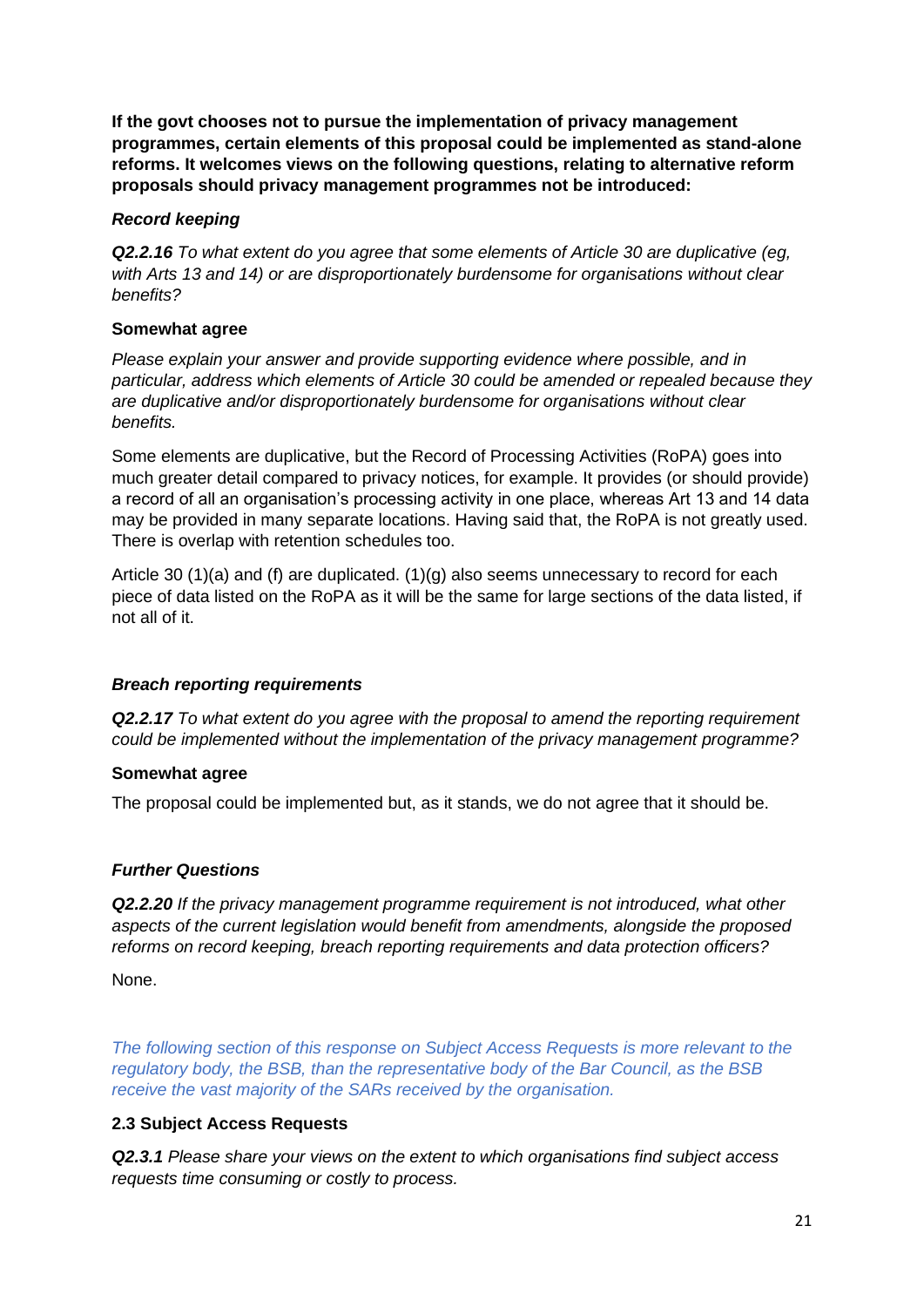*Please provide supporting evidence where possible, including:*

• *What characteristics of the subject access requests might generate or elevate costs?* The fact that we hold a large volume of personal data on certain individuals and their tendency to request everything when they make SARs. We often also need to carry out a good deal of redaction, to remove legally privileged material and the personal data of other people (which can often be special category data).

In the last two years a significant proportion of requests we have dealt with required outsourcing some of the work. These amounted to 8 out of a total of 18 were outsources in 2019/20 and 7 out of 21 in 2020/21. The Bar Standards Board lacks the internal capacity to process very large SARs as the organisation is too small to have a dedicated team to handle requests. Nonetheless, there was still internal work required on providing instructions, reviewing and preparing the response and corresponding with requesters.

Examples of the high costs are that in 2019/20 four out of eight SARs we outsourced cost more than £1,500. In 2020/21, three out of six SARs outsources cost more than £1,500. The remainder cost £1,000 or less.

- *Whether vexatious subject access requests and/or repeat subject access requests from the same requester play a role* We do receive repeat requests from certain individuals which definitely plays a role in elevating costs. Vexatiousness is not a particular issue for us other than that some requests do cause 'disruption' but perhaps not that the requester intended this. Adding criteria for 'vexatiousness' might be helpful.
- *Whether it is clear what kind of information does and does not fall within scope when responding to a subject access request.* We do seek clarification from requesters sometimes, but this is often in an effort to cut down the volume of material we need to go through. We will, for example, ask them to give us a time period that they are interested in, or specific parts of the organisation they have communicated with. This is sometimes successful, but on other occasions they will still insist on receiving all their data. We just find some requests very excessive and believe the requesters are making speculative requests with a view to litigation.

*Q2.3.2 To what extent do you agree with the following statement: 'The "manifestly unfounded" threshold to refuse a subject access request is too high'?*

### **Strongly agree**

*Please explain your answer and provide supporting evidence where possible, including on what, if any, measures would make it easier to assess an appropriate threshold.*

We do believe that SARs are sometimes used as a means of circumventing strict disclosure protocols under the Civil Procedural Rules. Part of the function of the Bar Standards Board (BSB) is to investigate reports of inappropriate behaviour by barristers. These investigations can result in sanctions against barristers, the most serious of which is that they are disbarred. Barristers being investigated will often submit a SAR to the BSB. The ability to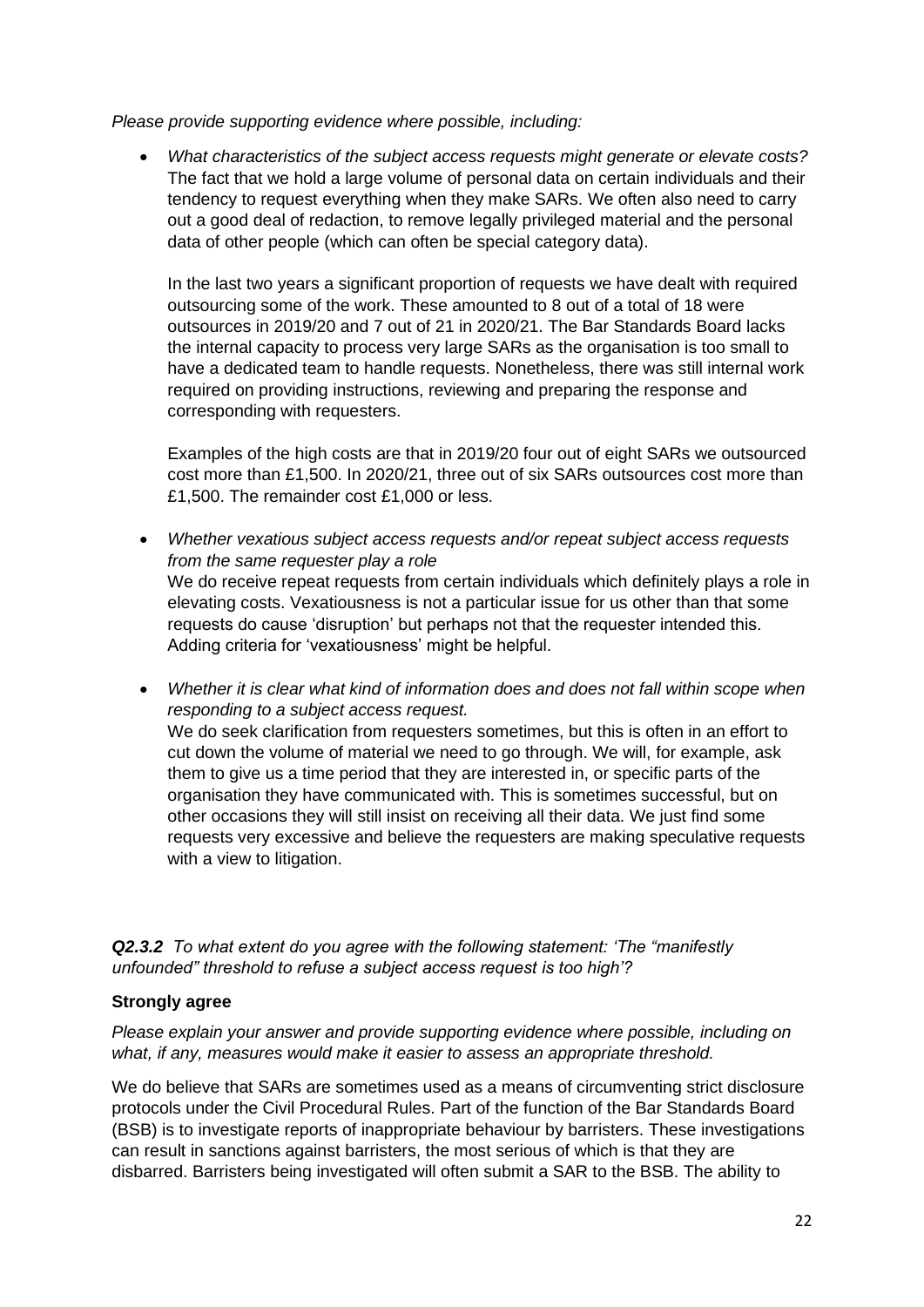consider the purpose of the request would be helpful in these circumstances, especially if we could then consider such requests 'manifestly unfounded'. It would be helpful if providing the purpose for requesting the information was made mandatory and the organisation is only obliged to provide data relevant to that purpose. Currently, we believe SARs present a disproportionate cost to our organisation relative to the benefit to requesters.

*Q2.3.3 To what extent do you agree that introducing a cost limit and amending the threshold for response, akin to the FOI regime would help alleviate potential costs (time and resource) in responding to these requests?*

### **Somewhat agree**

*Please explain your answer and provide supporting evidence where possible, including on:*

• *Which safeguards apply (such as mirroring Section 16 of the FOIA (for public bodies) to help data subjects by providing advice and assistance to avoid discrimination)*

If we were able to apply a cost limit as under FOIA this might help limit the scope of the request to something more manageable. The requester should still be able to get the information they really need. We would be happy to provide advice and assistance to facilitate that, but a requirement on the part of the requester to tell us the purpose of the request would most likely be needed for us to be able to do this.

• *What a reasonable cost limit would look like, and whether a different (ie. sliding scale) threshold depending on the size (based on number of employees and/or turnover, for example) would be advantageous*

A cost limit of £450-600 (as with the current FOIA regime) would have a significant benefit for us. Time recording carried out by staff between August – October 2021 shows that typically SARs which are not excessive cost in the region of £75 - £500.

*Q2.3.4 To what extent do you agree with the following statement: 'There is a case for reintroducing a small nominal fee for processing subject access requests (akin to the approach in DPA 1998)'?*

### **Strongly disagree**

*Please explain your answer and provide supporting evidence where possible, including what a reasonable level of fee would be, and which safeguards should apply.*

Re-introducing the nominal fee would have no impact on barristers but could potentially be prohibitive for members of the public. A fee could be discriminatory against those with limited resources even if it is 'small'. In the year 2019/20, of the 18 SARs received by the Bar Standards Board, 12 were from barristers and 6 were from members of the public. In 2020/21, 21 SARs were received, 15 from barristers and 6 from members of the public. Therefore, introducing this requirement would have a limited impact on the volume, size and thus organisational burden of responding to requests.

The previous fee of £10 made no impact on the cost to an organisation of dealing with SARs, as in some cases, it would cost an organisation more to process the fee than the fee itself. So it would be purely a deterrent. In our organisation, under the previous data protection regime we waived the £10 fee in any event for vulnerable requesters or those of limited means. If the government means it when it says 'The protection of people's personal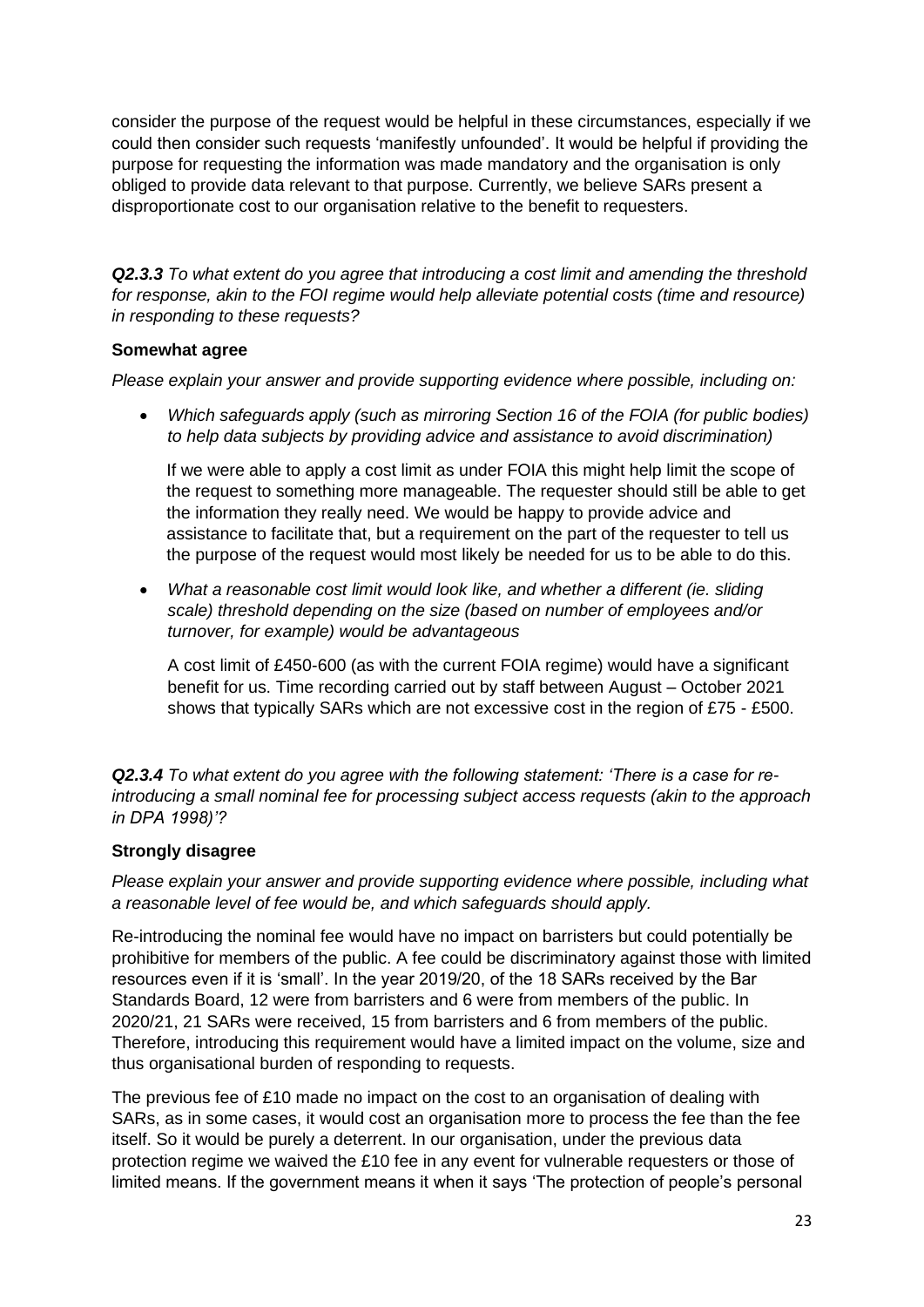data must be at the heart of our new regime' and 'These reforms will keep people's data safe and secure…', then the reintroduction of a fee for SARs does not seem to fit, given the reason for making a SAR is supposed to be to allow the data subject to 'be aware of, and verify, the lawfulness of the processing' of personal data. While it would be helpful to limit data subjects' ability to make SARs to this stated purpose, the reintroduction of a fee is not the way to achieve that.

*Q2.3.5 Are there any alternative options you would consider to reduce the costs and time taken to respond to SARs?*

#### **Yes**

*Please explain your answer and provide supporting evidence where possible.*

A rule which would allow organisations not to have to provide data that they have sent to the requester before (in the normal course of business rather than in response to a previous SAR), or to allow them to charge for providing such data.

### **2.4 Privacy and electronic communications**

*Q2.4.2 To what extent do you agree with the proposal to remove consent requirement for analytics cookies and other similar technologies covered by Reg 6 of PECR?*

### **Somewhat agree**

*Please explain your answer and provide supporting evidence where possible, including what safeguards should apply.*

It would improve the accuracy of the data obtained for website analytics if consent was not needed for analytics cookies, so we are in favour of the proposal.

### *The 'soft opt-in' in relation to direct marketing activities*

*Q2.4.9 To what extent do you agree that the soft opt-in should be extended to noncommercial organisations? (see para 208 for description of 'soft opt-in')*

#### **Strongly agree**

*Please explain your answer and provide supporting evidence where possible.*

We would see this as a useful change. While we get consent from barristers for most of the communications we have with them, there are some situations where it would be useful to communicate on a matter where we have not collected prior consent. For example, BSB send a Regulatory Update email to all practising barristers but do not have consent from unregistered barristers to also send it to them (where we have email addresses for them). The 'soft opt-in' might enable BSB to also send the Regulatory update to those barristers as well. In addition, there might be other groups, such as students, where we establish a relationship with them when they sit an exam run by BSB, and the soft opt-in would enable us to communicate with them about events we are running, for example.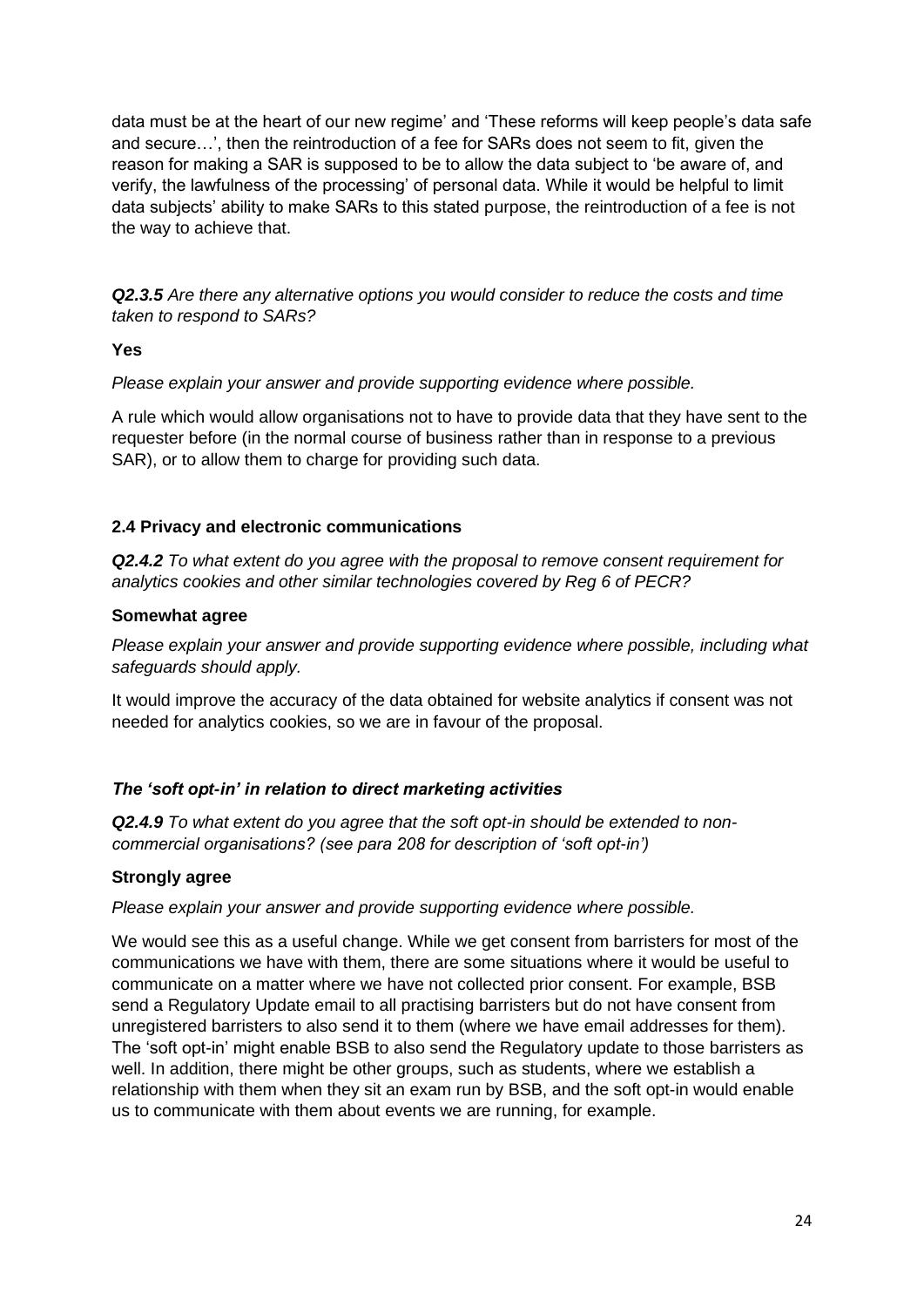# **Chapter 3 – Boosting trade and reducing barriers to data flows**

### **Derogations**

*Q3.5.1 To what extent do you agree that the proposal described in para 270 represents a proportionate increase in flexibility that will benefit UK organisations without unduly undermining data protection standards?*

#### **Somewhat agree**

#### *Please explain your answer and provide supporting evidence where possible.*

This change could be useful to organisations like ours. Often, our international transfers of personal data only arise because we are using a data processor (generally some sort of IT provider) which involves sorting data outside the EEA. Often, this situation is dealt with by SCCs, but there have been occasions where these have not been available to use and consent or performance of a contract has had to be used instead. Companies that provide such services are often US-based and have been affected by the loss of the Privacy Shield. For example, using a US-based online exam platform which was relying on the Privacy Shield when Schrems II happened, and the Shield was invalidated overnight.

# **Chapter 5 – Reform of the ICO**

### **5.3 Governance Model and Leadership**

*Q5.3.4 To what extent do you agree with the use of the Public Appointment process for the new CEO of the ICO?*

### **Strongly disagree**

*Please explain your answer and provide supporting evidence where possible*

This would threaten the independence of the office of the ICO.

### **5.4 Accountability and Transparency**

*Q5.4.3 To what extent do you agree with the proposal to require the ICO to publish the key strategies and processes that guide its work?*

#### **Somewhat agree**

*Please explain your answer and provide supporting evidence where possible*

A regulator publishing key strategies and processes would be welcomed, in the interests of openness and transparency.

*Q5.4.6 To what extent do you agree with the proposal to empower the DCMS Sec of State to initiate an independent review of the ICO's activities and performance?*

#### **Somewhat agree**

*Please explain your answer and provide supporting evidence where possible*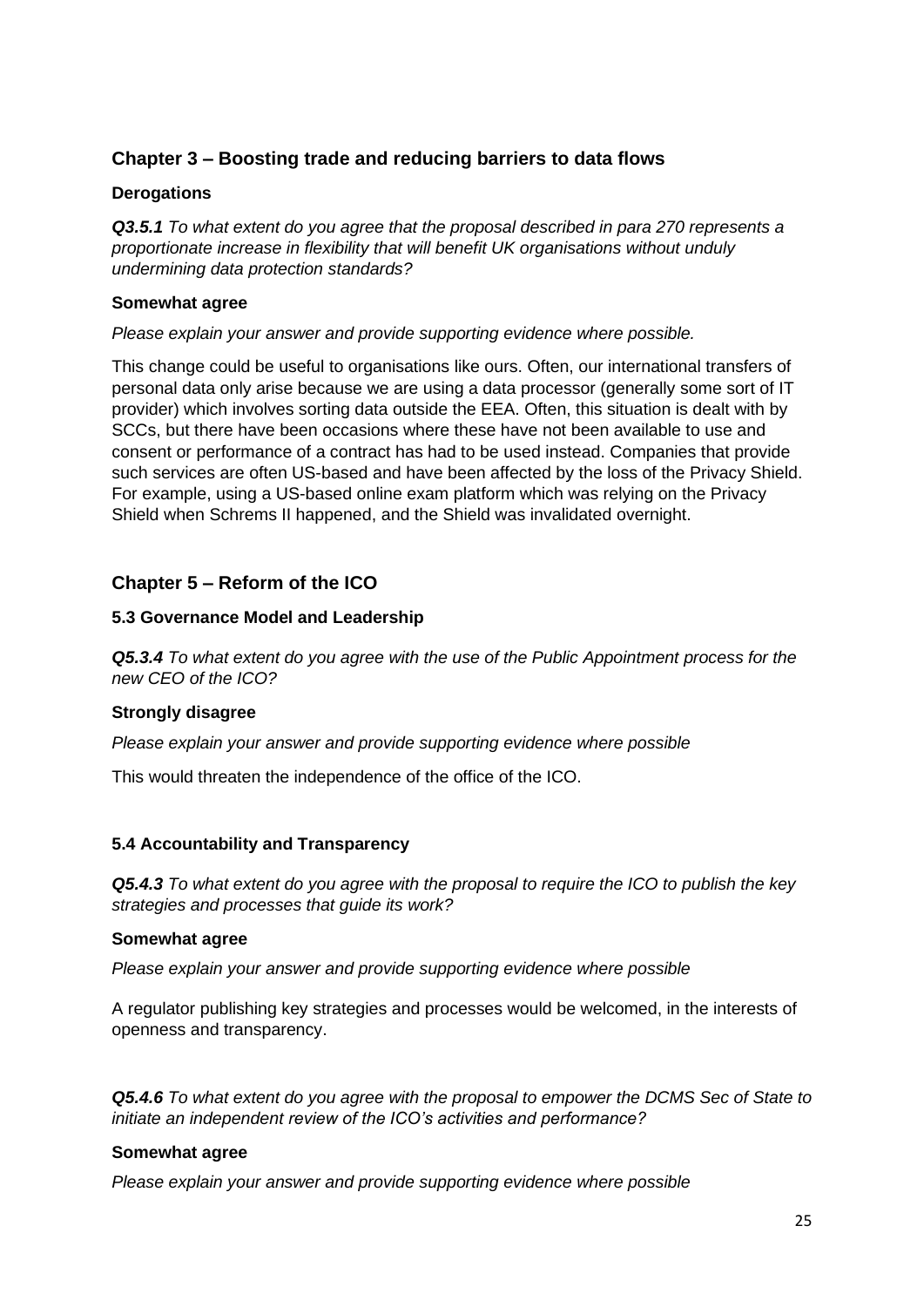We agree with this proposal, if a suitable threshold was set.

*Q5.4.7 Please share your views on what, if any, criteria ought to be used to establish a threshold for the ICO's performance below which the govt may initiate an independent review.*

Not meeting the key performance indicators by a significant margin.

### **5.5 Codes of Practice and Guidance**

*Q5.5.1 To what extent do you agree with the proposal to oblige the ICO to undertake and publish impact assessments when developing codes of practice, and complex or novel guidance?*

### **Somewhat agree**

*Please explain your answer and provide supporting evidence where possible*

This proposal does not seem unreasonable where the impact of a code of practice or new guidance could be substantial.

*Q5.5.2 To what extent do you agree with the proposal to give the Sec of State the power to require the ICO to set up a panel of persons with expertise when developing codes of practice and complex or novel guidance?*

#### **Somewhat agree**

*Please explain your answer and provide supporting evidence where possible*

This proposal would help to ensure codes of practice and guidance are entirely appropriate, especially in fields where the ICO may not have all the relevant expertise in-house.

*Q5.5.3 To what extent do you agree with the proposal to give the Sec of State a parallel provision that afforded to the Houses of Parliament in Section 125(3) of the DPA 2018 in the approval of codes of practice, and complex and novel guidance?*

### **Strongly disagree**

*Please explain your answer and provide supporting evidence where possible*

This is a threat to the independence of the office of the Information Commissioner. We agree with the ICO's own assessment that it would reduce the ability of government to hold the ICO accountable and would reduce clarity over whose guidance it is – the ICO's or the government's? Given the ICO is there to regulate the government for FOI and data protection, this seems particularly inappropriate*.*